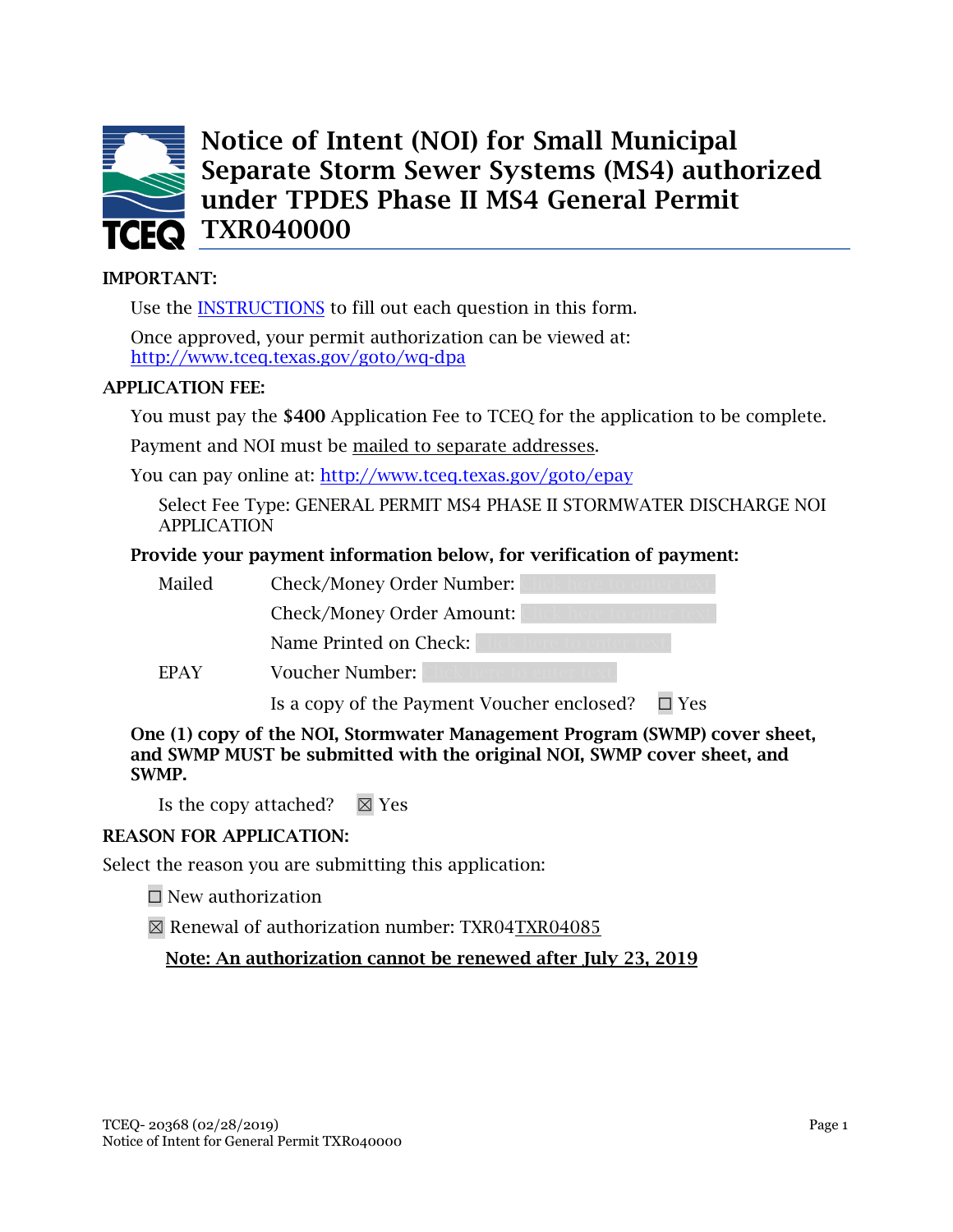# Section 1. OPERATOR (Applicant)

- a) If the applicant is currently a customer with TCEQ, what is the Customer Number (CN) issued to this entity? CN 600521272
- b) What is the exact Legal Name of the entity (applicant) applying for this permit? City of San Marcos
- c) Complete and attach a Core Data Form (TCEQ-10400) for this customer.

# Section 2. ANNUAL BILLING CONTACT

The operator is responsible for paying the annual water quality fee. The annual fee will be assessed to permits active on September 1 of each year. TCEQ will send a bill to the address provided in this section. The operator is responsible for terminating the permit when it is no longer needed.

Provide the name and contact information of the billing contact.

Prefix (Mr. or Ms.): Mr.

First and Last Name: Adam Rossing

Title: Stormwater Systems Manager

Organization Name: City of San Marcos

Phone Number: 512-393-8036

Fax Number: 855-759-2839

Email: arossing@sanmarcostx.gov

Mailing Address: 630 E. Hopkins St.

City, State, and Zip Code: San Marcos, TX 78666

# Section 3. APPLICATION CONTACT

This is the person TCEQ will contact if additional information is needed about this application.

Provide the name and contact information of the application contact.

Prefix (Mr. or Ms.): Mr.

First and Last Name: Adam Rossing

Title: Stormwater Systems Manager

Organization Name: City of San Marcos

Phone Number: 512-393-8036

Fax Number: 855-759-2839

Email: arossing@sanmarcostx.gov

Mailing Address: 630 E. Hopkins St.

City, State, and Zip Code: San Marcos, TX 78666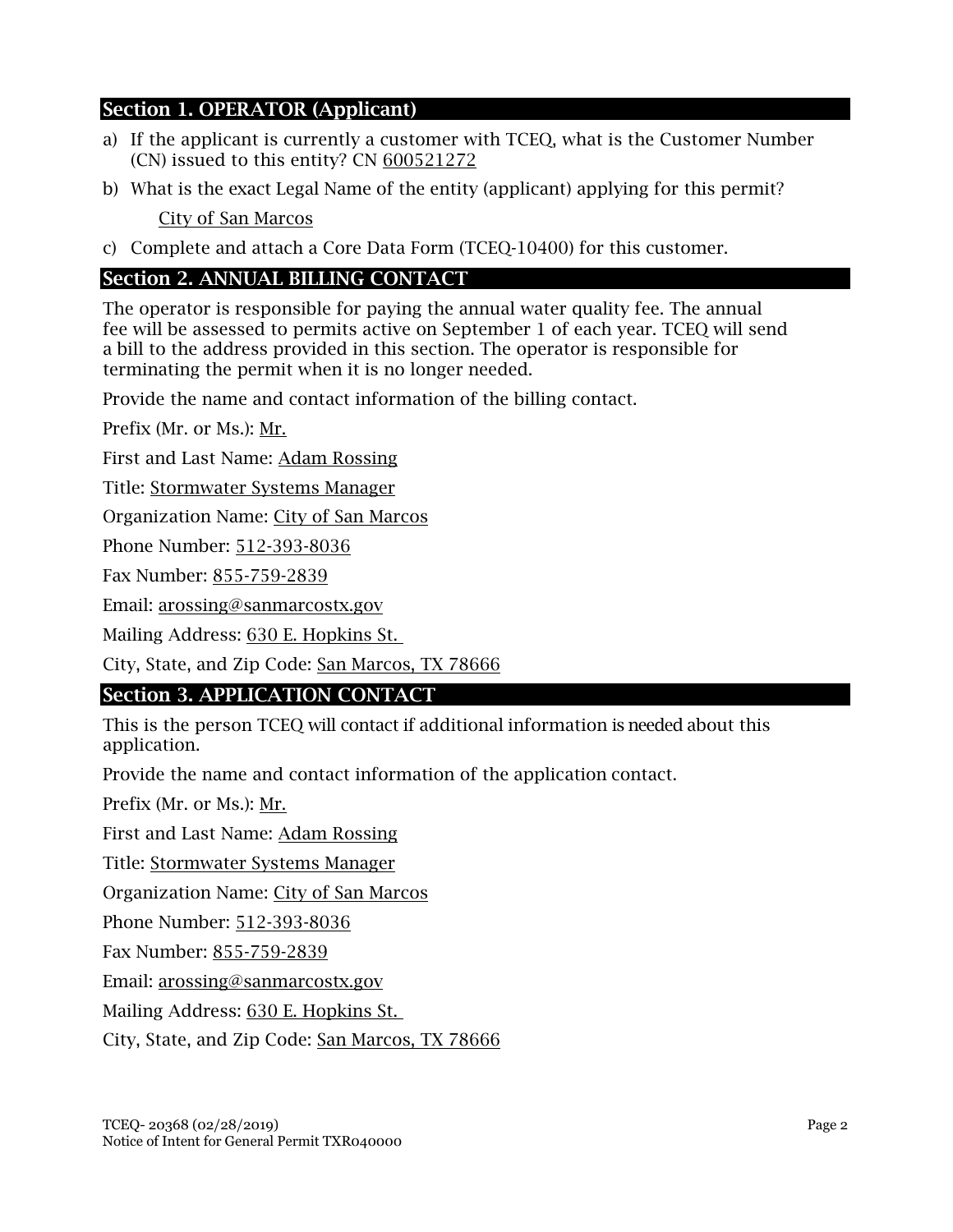# Section 4. REGULATED ENTITY (RE) INFORMATION FOR SITE

- a) If this is an existing permitted site, what is the Regulated Entity Number (RN) issued to this site? RN 107578122
- b) Name of site as known by the local community:

City of San Marcos MS4

c) Name of the urbanized area(s) the Phase II MS4 is located within:

City of San Marcos

d) Provide a brief description of the regulated MS4 boundaries: *Example: Area within the City of XXXX limits that is located within the xxx urbanized area*:

Area within the City of San Marcos limits that is located within the San Marcos urbanized area

# Section 5. GENERAL CHARACTERISTICS

- a) Is this site located on Indian Country Lands?
	- $\Box$  Yes, do not submit this form. You must obtain authorization through U.S. EPA Region 6.
	- $\boxtimes$  No, continue to item b
- b) Has TCEQ formally "designated" the small MS4 as needing coverage under this general permit?

 $\Box$  Yes. Attach a copy of the documentation sent to the MS4 by TCEO.

 $\boxtimes$  No

- c) Select the MS4 level, which is based on the population served within the urbanized area (UA) based on the most recent Decennial Census at the time of issuance of the general permit.
	- $\Box$  Level 1: Traditional small MS4s with a population of less than 10,000.
	- $\Box$  Level 2: Traditional small MS4s with a population of at least 10,000 but less than 40,000.

Non-traditional MS4s: This level also includes all non-traditional small MS4s regardless of population unless the non-traditional MS4 can demonstrate that it meets the criteria for a waiver from permit coverage. *Examples of non-traditional small MS4s include counties, drainage districts, transportation entities, military bases, universities, colleges, correctional institutions, municipal utility districts, and other special districts.*

- $\boxtimes$  Level 3: Traditional small MS4s with a population of at least 40,000 but less than 100,000.
- $\Box$  Level 4: Traditional small MS4s with a population of 100,000 or more.
- d) What is the estimated current population served by your MS4 (regulated area?)

65,234 People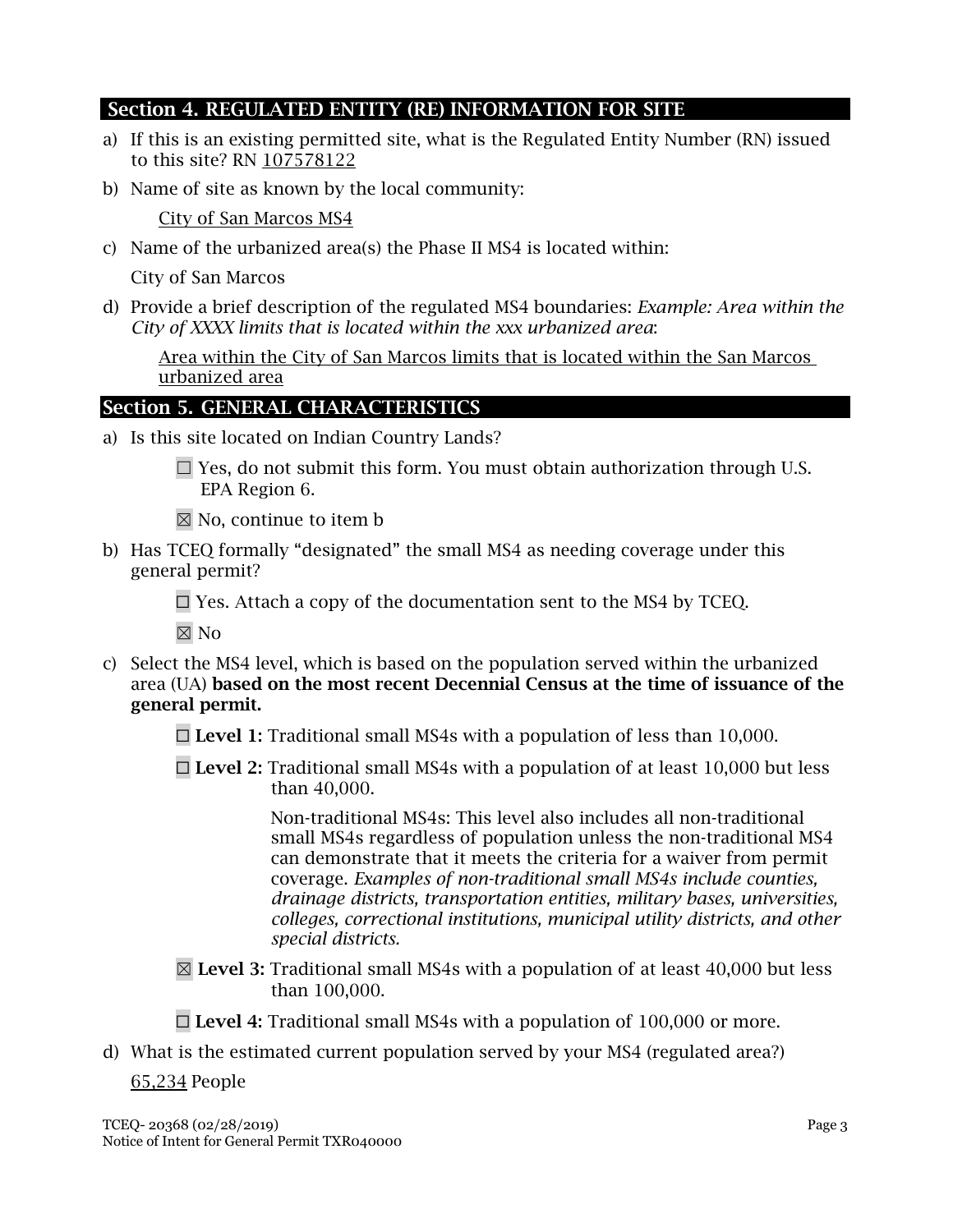e) Is the MS4 part of a coalition?

☐ Yes

 $\boxtimes$  No

f) If yes, list the entity names of the coalition members responsible for implementation of the SWMP *and* their unique TXR04#### number.

| 1.            | <b>TXR04</b> |
|---------------|--------------|
| $\mathcal{D}$ | <b>TXR04</b> |
| 3.            | TXR04        |
| 4.            | TXR04        |
| 5.            | TXR04        |
| 6.            | TXR04        |

If needed, add a copy of this page to add more entities.

- g) What is your annual reporting year?
	- ☐ Calendar year
	- ☐ Small MS4 General Permit year
	- $\boxtimes$  MS4 Fiscal year What is the last month and day of the fiscal year? September 30
- h) Stormwater Management Program (SWMP)
	- 1. I certify that the SWMP submitted with this NOI has been developed according to the provisions of the Small MS4 General Permit TXR040000.  $\boxtimes$  Yes
	- 2. I certify that the SWMP Cover Sheet is completed and attached to the front of the SWMP.  $\boxtimes$  Yes
	- 3. Have the program elements in the previous SWMP been re-assessed and modified and new program elements been developed and implemented, as necessary?
		- ☒ Yes
		- $\Box$  No. This facility did not have a previous authorization.
	- 4. Is the optional  $7<sup>th</sup>$  Minimum Control Measure (MCM) for Municipal Construction Activities selected and included with the attached SWMP?
		- ☒ No. Continue to Question 5.
		- ☐ Yes.

If yes, is MCM 7 limited to the regulated area within the urbanized area?

☐ Yes. Continue to Question 5.

 $\square$  No

If No, then MCM 7 is included in the geographic area or boundary outside of the urbanized area. Note: *In this case, you must incorporate the entire area*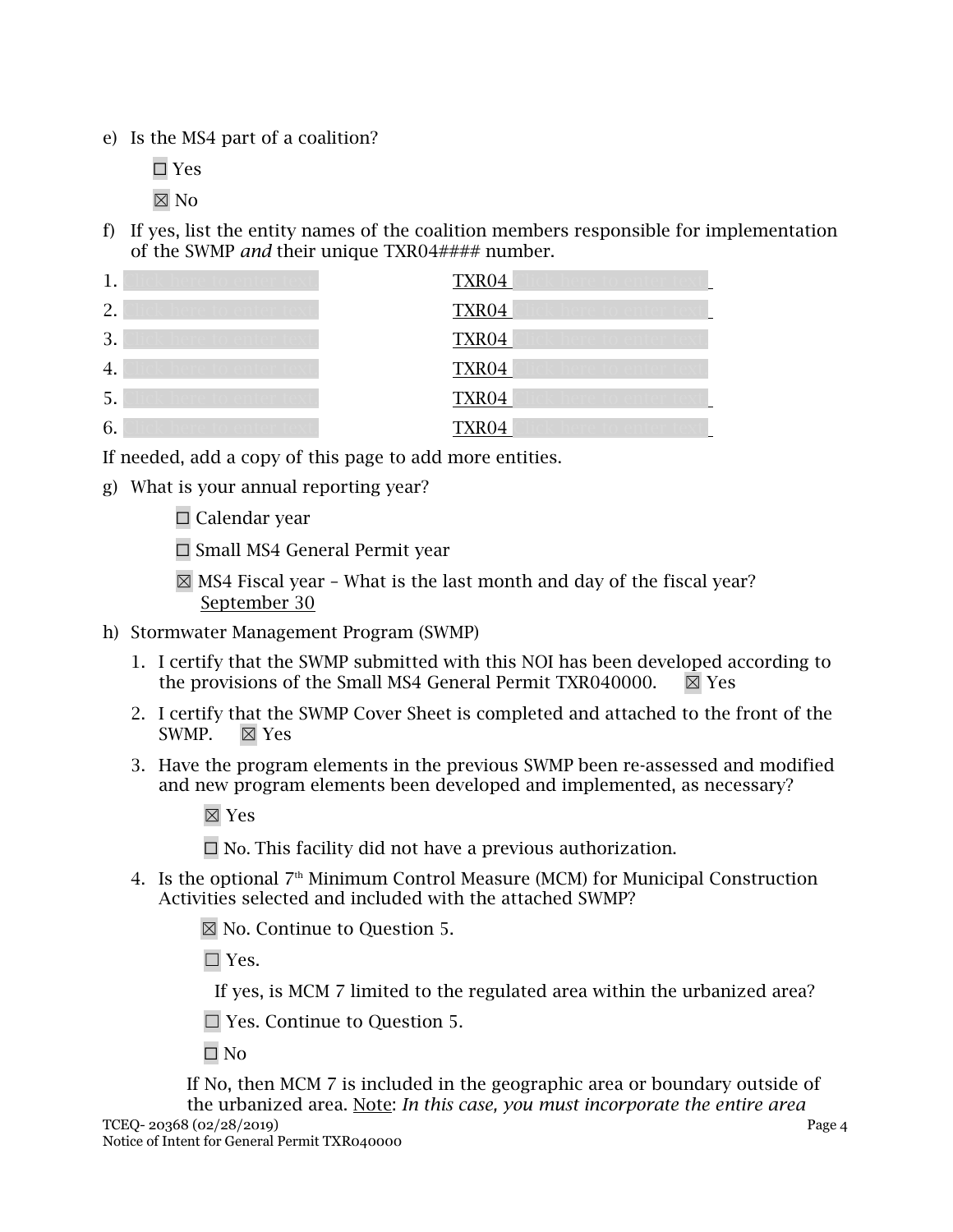*(urbanized and non-urbanized areas) in the SWMP and implement all MCMs 1-7 in the urbanized and non-urbanized areas.*

5. Provide the name and contact information of the person responsible for implementing or coordinating implementation of the SWMP.

Prefix (Mr. or Ms.): Mr.

First and Last Name: Adam Rossing

Title: Stormwater Systems Manager

Organization Name: City of San Marcos

Phone Number: 512-393-8036

Fax Number: 855-759-2839

Email: arossing@sanmarcostx.gov

Mailing Address: 630 E. Hopkins St.

City, State, and Zip Code: San Marcos, TX 78666

- i) Discharge Information
	- 1. What is the name of the waterbody(ies) receiving stormwater discharges from the MS4? San Marcos River, Blanco River
	- 2. What is the classified segment number(s) that the discharges will eventually reach? 1814 – Upper San Marcos River; 1813 – Upper Blanco River

Does the small MS4 discharge directly or indirectly into the classified segment(s)?

☒ Directly

 $\Box$  Indirectly

- 3. Are any of the waterbody(ies) receiving discharges from the small MS4 identified as impaired waters (Category 4 or 5) in the *Texas Integrated Report of Surface Water Quality*?
	- ☐ Yes

What is the name of the impaired waterbody(ies) receiving the discharge from the small MS4?

What is/are the pollutants (s) of concern?

 $\boxtimes$  No

4. Does the impaired water body(ies) have a TMDL (Category 4 waterbody)?

☐ Yes

What is/are the pollutants with a TMDL?

☒ No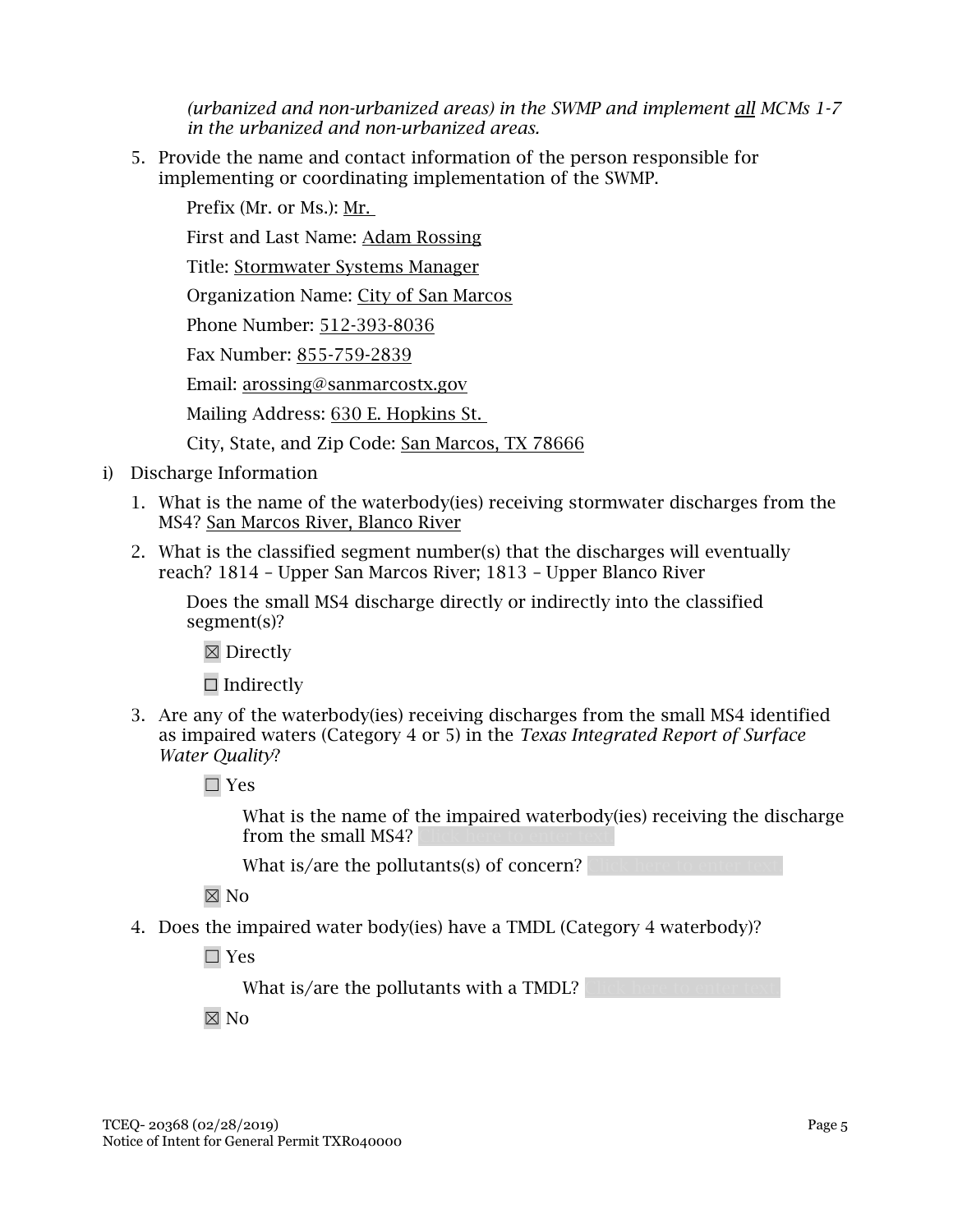5. Does your MS4 discharge into any other MS4 entity's jurisdiction prior to discharge into water in the state?

☒ Yes

What is the name of the MS4 operator? Texas State University; Texas Department of Transportation, Hays County

☐ No

6. Edwards Aquifer Rule

Is the discharge or potential discharge within the Recharge Zone, Contributing Zone, within the Contributing Zone within the Transition Zone, or zero to ten (0 to 10) miles upstream of the Recharge Zone of the Edwards Aquifer?

 $\boxtimes$  Yes – NOTE: A copy of the agency approved Water Pollution Abatement Plan (WPAP) required by the Edwards Aquifer Rule (30 TAC Chapter 213) must be either included or referenced in the SWMP.

☐ No

- j) Public Participation Process
	- 1. Provide the name and contact information of the person responsible for publishing notice of the executive director's preliminary determination on the MS4's NOI and SWMP?

Prefix (Mr. or Ms.): Mr.

First and Last Name: Adam Rossing

Title: Stormwater Systems Manager

Company: City of San Marcos

Phone Number: 512-393-8036

Fax Number: 855-759-2839

Email: arossing@sanmarcostx.gov

Mailing Address: 630 E. Hopkins St.

Internal Routing (Mail Code, Etc.): 301

City, State, and Zip Code: San Marcos, TX 78666

2. Provide the name and location of the public place where copies of the NOI, SWMP, Small MS4 General Permit TXR040000, and general permit fact sheet may be viewed and copied by the public?

Name of Public Place: San Marcos Public Library

Address of Public Place: 625 E. Hopkins, San Marcos, TX 78666

County of Public Place: Hays

3. Provide the address for the website where the MS4's SWMP and annual report will be posted. https://sanmarcostx.gov/3236/MS4-Program

 $\Box$  Do not have a website.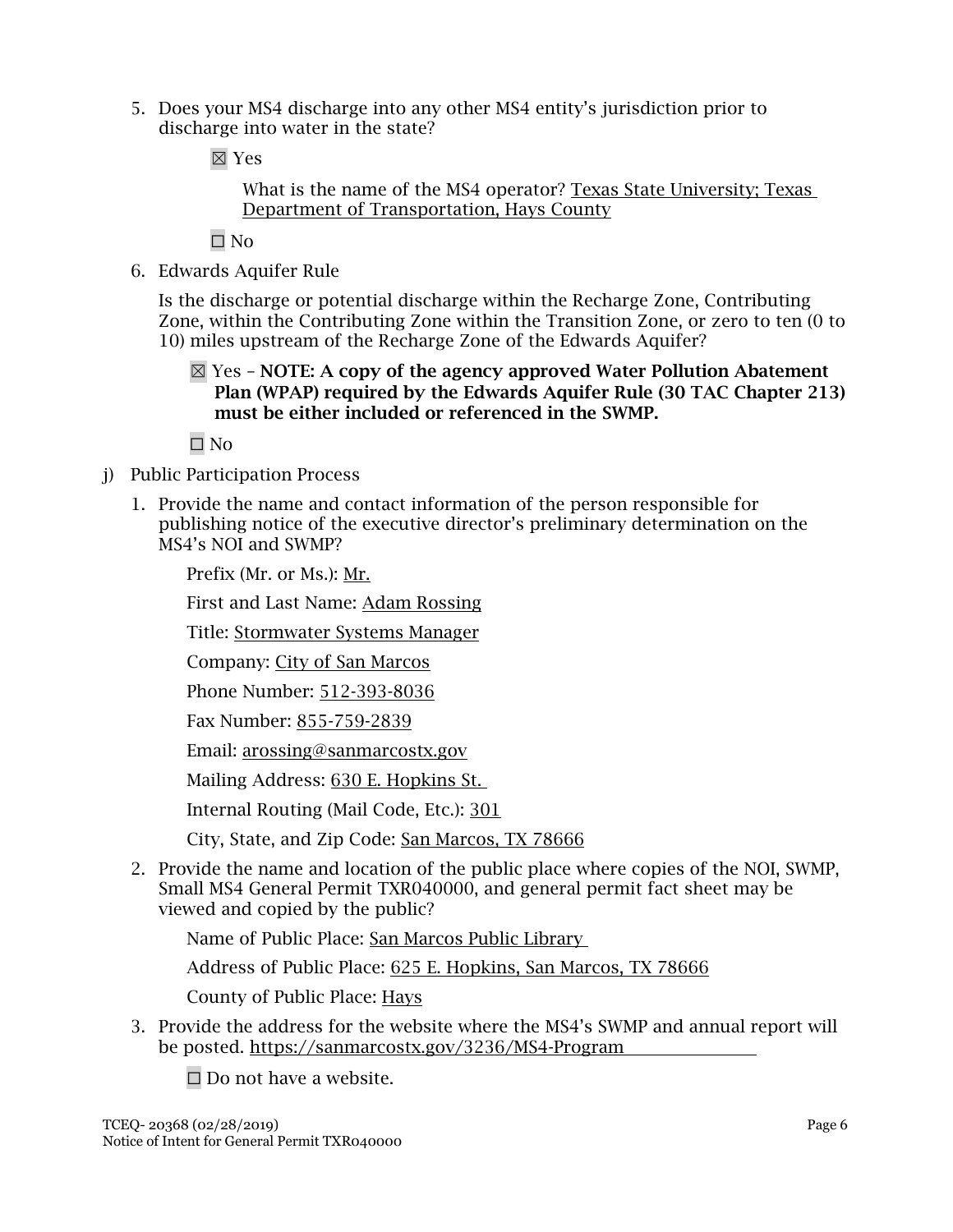# Section 6. CERTIFICATION

I certify that I have obtained a copy and understand the terms and conditions of the Phase II (Small) MS4 General Permit TXR040000 issued January 24, 2019.

☒ Yes

I certify that the small MS4 qualifies for coverage under the Phase II (Small) MS4 General Permit TXR040000.

☒ Yes

I understand that a Notice of Termination (NOT) must be submitted when this authorization is no longer needed.

☒ Yes

I understand that authorizations active on September  $1<sup>st</sup>$  of each year will be assessed an Annual Water Quality Fee.

☒ Yes

### **Operator Certification**

Operator Signatory Name: Bert Lumbreras

Operator Signatory Title: City Manager

I certify under penalty of law that this document and all attachments were prepared under my direction or supervision in accordance with a system designed to assure that qualified personnel properly gather and evaluate the information submitted. Based on my inquiry of the person or persons who manage the system, or those persons directly responsible for gathering the information, the information submitted is, to the best of my knowledge and belief, true, accurate, and complete. I am aware there are significant penalties for submitting false information, including the possibility of fine and imprisonment for knowing violations.

I further certify that I am authorized under 30 Texas Administrative Code §305.44 to sign and submit this document, and can provide documentation in proof of such authorization upon request.

| Signature (use blue ink): |  |
|---------------------------|--|
|---------------------------|--|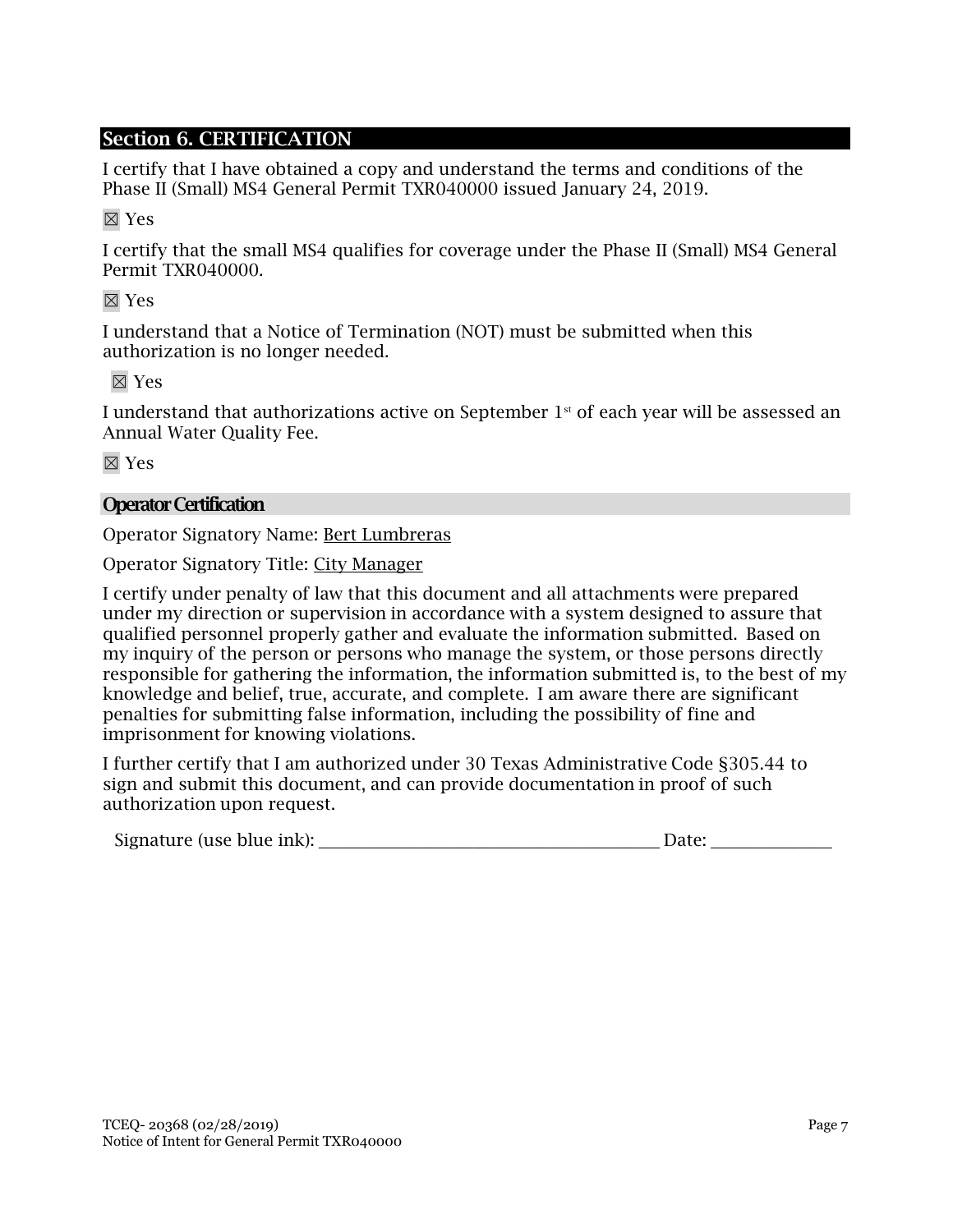# STORMWATER MANAGEMENT PROGRAM (SWMP) COVER SHEET

This cover sheet MUST be attached to the front of the SWMP.

# **Operator**

Operator name: City of San Marcos

### Required Program Elements

The SWMP needs to include:

- BMPs and measurable goals that are clear, specific, and measurable,
- Annual Reporting Year selected, and
- Estimated population served by the MS4.

### Legal Authorities

Include in the SWMP the list of local legal authorities (i.e., ordinance, rule) that the MS4 has adopted to implement any of the MCMs. List all and what MCM they each cover.

#### Minimum Control Measures

For each MCM, complete the table by entering the page number where the required element can be found in the SWMP

#### MCM 1: Public Education, Outreach, and Involvement

Table 1: Required Elements for MCM 1

| <b>MCM 1 Required Elements</b>                                                                                                                                                                                                                                                                                                                 | <b>SWMP</b><br>page<br>number |
|------------------------------------------------------------------------------------------------------------------------------------------------------------------------------------------------------------------------------------------------------------------------------------------------------------------------------------------------|-------------------------------|
| SWMP includes a stormwater education and outreach program to educate<br>public employees, business, and the general public about hazards<br>associated with the illegal discharges and improper disposal of waste and<br>about the impacts stormwater can have on water quality, and steps they<br>can take to reduce pollutants in stormwater | 12                            |
| Clearly define the goals and objectives of the program based on high-<br>priority community-wide issues                                                                                                                                                                                                                                        | 12                            |
| Identify the target audiences                                                                                                                                                                                                                                                                                                                  | 12                            |
| Develop or use appropriate educational material                                                                                                                                                                                                                                                                                                | $12 - 15$                     |
| Procedures to distribute educational material                                                                                                                                                                                                                                                                                                  | $12 - 15$                     |
| Make the educational material available to the target audience at least<br>annually                                                                                                                                                                                                                                                            | $12 - 15$                     |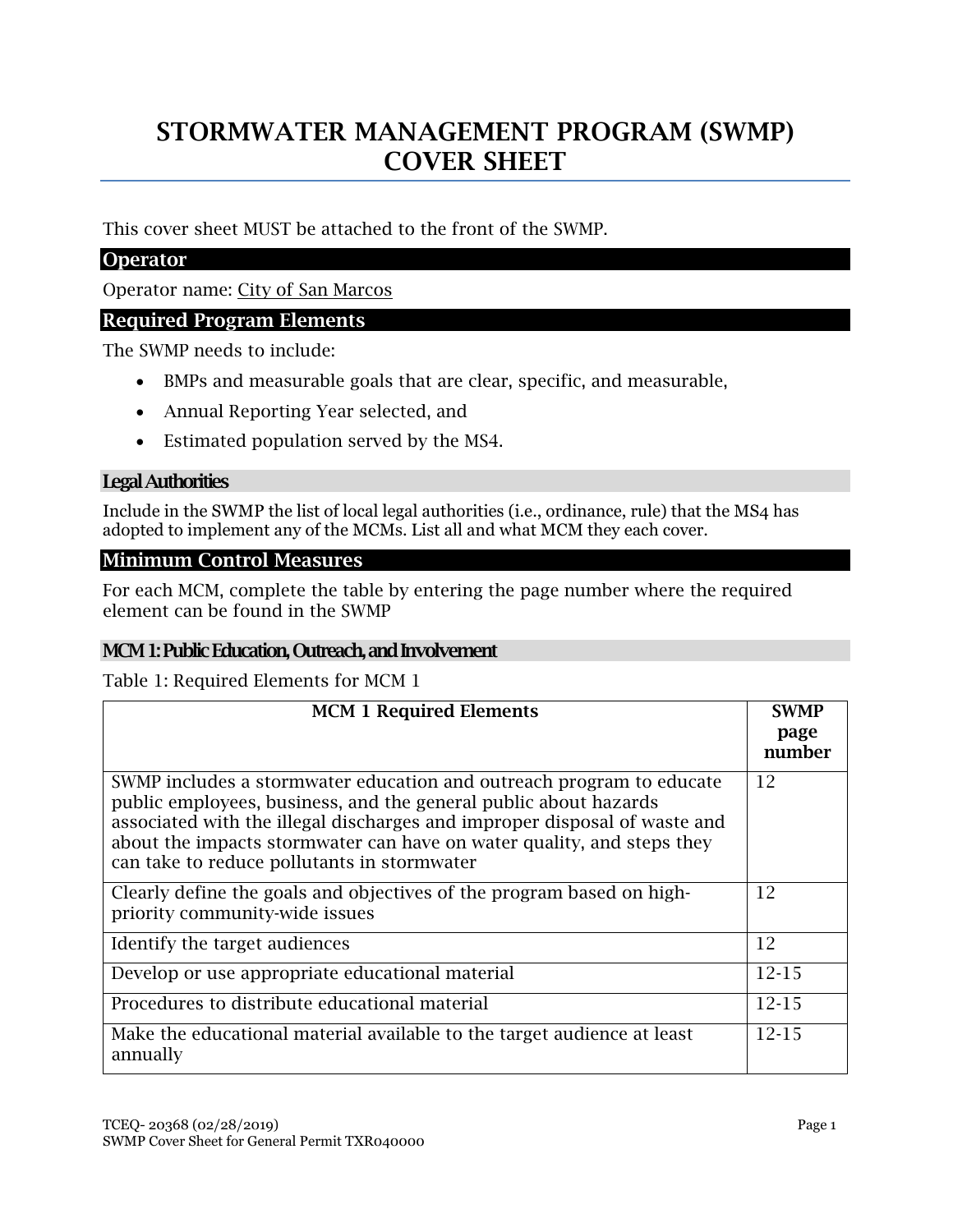| <b>MCM 1 Required Elements</b>                                                                                                                                                                                                       | <b>SWMP</b><br>page |
|--------------------------------------------------------------------------------------------------------------------------------------------------------------------------------------------------------------------------------------|---------------------|
|                                                                                                                                                                                                                                      | number              |
| Post the SWMP and annual reports on the MS4's website, if the MS4 has a<br>website                                                                                                                                                   | 16                  |
| Include the MS4's website address where the SWMP and annual reports will<br>be found, if the MS4 has a website                                                                                                                       | 16                  |
| SWMP includes a program that complies with state and local public notice<br>requirements                                                                                                                                             | 16                  |
| Include public input in the implementation of the program                                                                                                                                                                            | $15 - 16$           |
| Include opportunities for citizen to participate in implementation of<br>control measures                                                                                                                                            | $15-16$             |
| Ensure the public can easily can find information about the SWMP.                                                                                                                                                                    | 16                  |
| SWMP lists Best Management Practices (BMPs) used to fulfill this MCM.<br>Examples of possible BMPs could be stream-clean-ups, storm drain<br>stenciling, volunteer water quality monitoring, brochures, billboards, and<br>websites. | $12 - 16$           |
| SWMP includes measurable goals that are clear, specific, and measurable,<br>and the method of measurement, for addressing stormwater quality                                                                                         | 13-16               |
| SWMP has been fully implemented, or includes a schedule of<br>implementation not to exceed five (5) years from the general permit<br>issuance date of January 24, 2019                                                               | $A.1-3$             |

# MCM 2: Illicit Discharge Detection and Elimination

Table 2: Required Elements for MCM 2

| <b>MCM 2 Required Elements</b>                                                                                                                                                                                                                                                                                                                                                                                                            | <b>SWMP</b><br>page<br>number |
|-------------------------------------------------------------------------------------------------------------------------------------------------------------------------------------------------------------------------------------------------------------------------------------------------------------------------------------------------------------------------------------------------------------------------------------------|-------------------------------|
| Description of the program that will be used to detect, investigate and<br>eliminate illicit discharges. The program includes a plan to detect and<br>address illicit discharges, including illegal dumping to the MS4 system.                                                                                                                                                                                                            | $16-20$                       |
| MS4 map: The map includes:<br>Location of all small MS4 outfalls operated by the MS4 and that<br>$\bullet$<br>discharge into waters of the U.S.;<br>Location and name of all surface waters receiving discharge from<br>$\bullet$<br>the MS4s outfalls;<br>For Level 3 and 4 small MS4s: Location of MS4 owned or operated<br>$\bullet$<br>facilities and stormwater controls; and<br>For Level 4 small MS4s: Location of priority areas. | Figure 1<br>and<br>Figure 2   |
| Methods for informing and training MS4 field staff                                                                                                                                                                                                                                                                                                                                                                                        | $17-18$                       |
| Procedures for tracing the source of an illicit discharge                                                                                                                                                                                                                                                                                                                                                                                 | 19-20                         |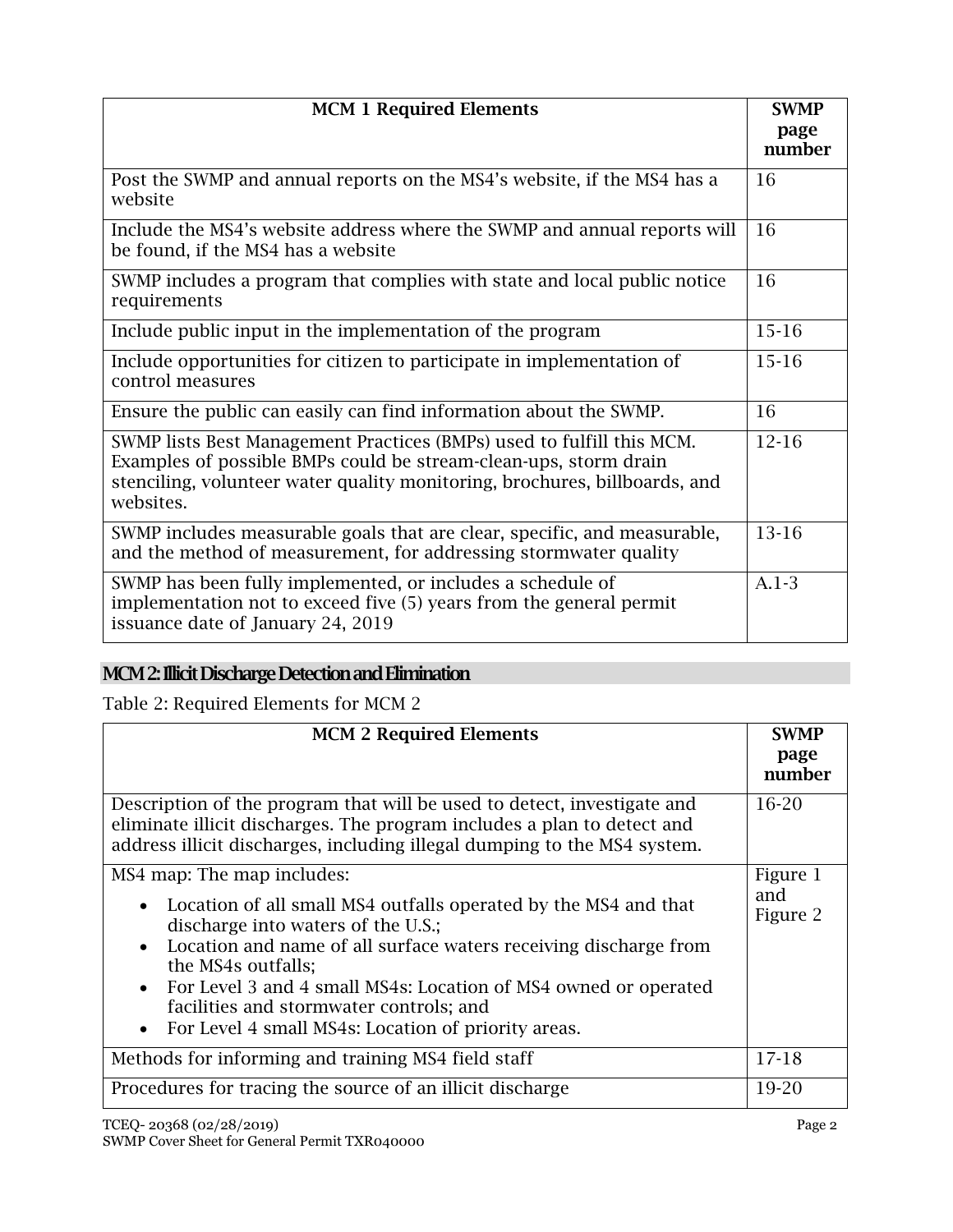| <b>MCM 2 Required Elements</b>                                                                                                                                                                                                                            | <b>SWMP</b>    |
|-----------------------------------------------------------------------------------------------------------------------------------------------------------------------------------------------------------------------------------------------------------|----------------|
|                                                                                                                                                                                                                                                           | page<br>number |
| Procedures for removing the source of the illicit discharge                                                                                                                                                                                               | 19-20          |
| Procedures to facilitate public reporting of illicit discharges or water<br>quality impacts associated with discharges into or from the small MS4                                                                                                         | 19-20          |
| Procedures for responding to illicit discharges and spills                                                                                                                                                                                                | 19-20          |
| Procedures for inspections in response to complaints                                                                                                                                                                                                      | 19-20          |
| For Level 2, 3, and 4 small MS4: Procedures to prevent and correct leaking<br>on-site sewage disposal systems                                                                                                                                             | 18             |
| For Level 3 and 4 small MS4s: Procedures for follow-up investigation to<br>verify that the illicit discharge has been eliminated                                                                                                                          | 19-20          |
| For Level 4 small MS4s: Procedures for identifying and creating a list of<br>priority areas within the small MS4s likely to have illicit discharges                                                                                                       |                |
| For Level 4 small MS4s: Procedures for a dry weather field screening<br>program to assist in detecting and eliminating illicit discharges to the<br>small MS4. Dry weather field screening consists of (1) field observations<br>and (2) field screening. |                |
| For Level 4 small MS4s: Procedures to reduce the discharge of floatables<br>in the small MS4                                                                                                                                                              |                |
| SWMP lists BMPs used to fulfill this MCM. Examples of possible BMPs could<br>be hazardous materials disposal opportunities, inspections of the storm<br>sewer system, and dye testing.                                                                    | 16-20          |
| SWMP includes measurable goals that are clear, specific, and measurable,<br>and the method of measurement, for addressing stormwater quality                                                                                                              | 16-20          |
| SWMP has been fully implemented, or includes a schedule of<br>implementation not to exceed five (5) years from the general permit<br>issuance date of January 24, 2019                                                                                    | $A.4-5$        |

# MCM 3: Construction Site Stormwater Runoff Control

Table 3: Required Elements for MCM 3

| <b>MCM 3 Required Elements</b>                                                                                                                                                                      | <b>SWMP</b><br>page<br>number |
|-----------------------------------------------------------------------------------------------------------------------------------------------------------------------------------------------------|-------------------------------|
| Program requires operators of construction sites one acre and greater<br>(including larger common plan) to select, install, implement, and maintain<br>stormwater control measures                  | 20-22                         |
| Description of ordinance or other regulatory mechanism to require erosion<br>and sediment controls, as well as sanctions to ensure compliance, to the<br>extent allowable under state and local law | 20-22                         |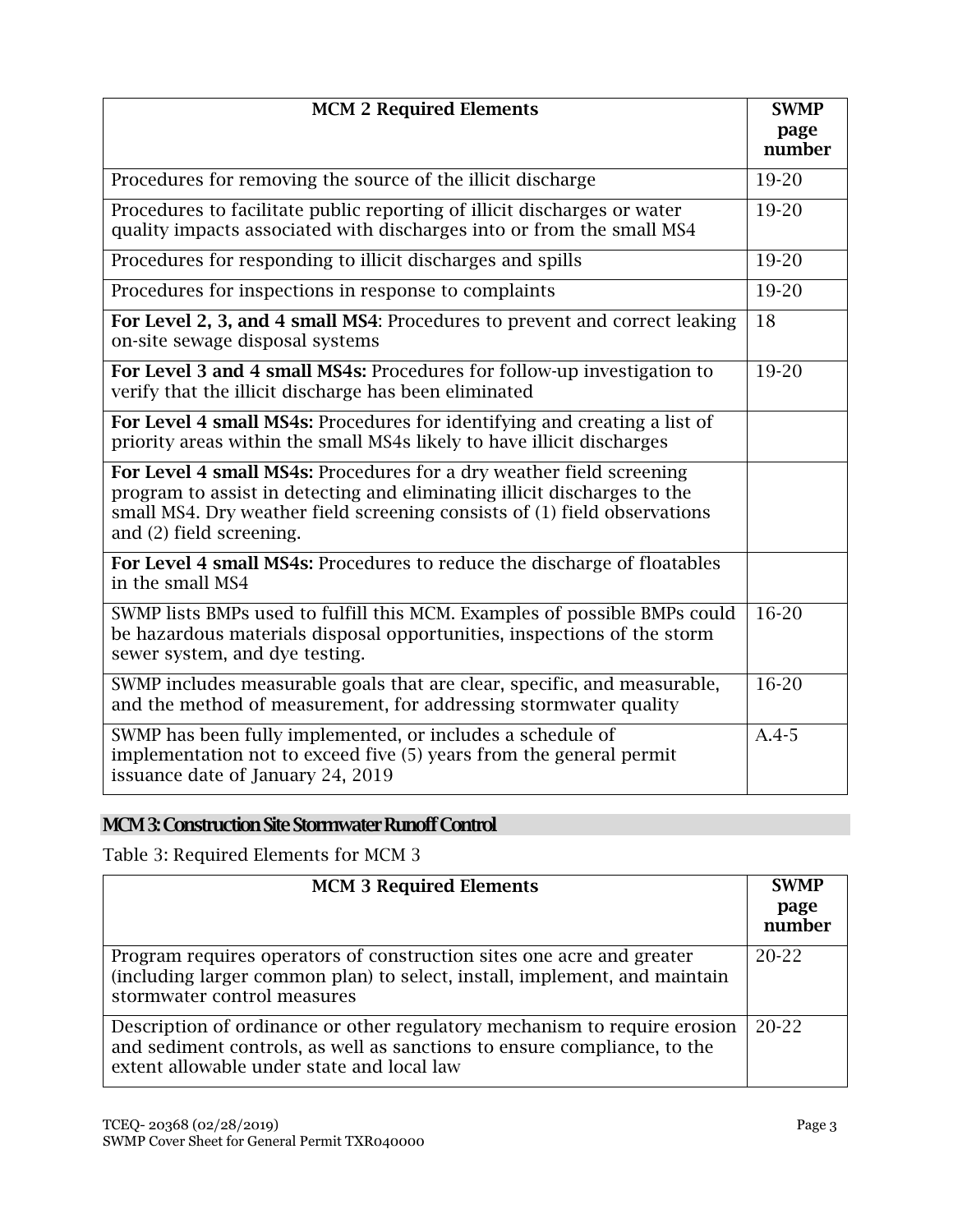| <b>MCM 3 Required Elements</b>                                                                                                                                                                                                                                                                                                                                                                                                        | <b>SWMP</b>        |
|---------------------------------------------------------------------------------------------------------------------------------------------------------------------------------------------------------------------------------------------------------------------------------------------------------------------------------------------------------------------------------------------------------------------------------------|--------------------|
|                                                                                                                                                                                                                                                                                                                                                                                                                                       | page<br>number     |
| Program requires construction site operators to implement BMPs for<br>erosion and sediment control                                                                                                                                                                                                                                                                                                                                    | $21 - 22$          |
| Program requires construction site operators to have procedures for<br>initiating and completing soil stabilization measures                                                                                                                                                                                                                                                                                                          | 22                 |
| Program requires construction site operators to implement BMPs to<br>control pollutants from equipment and vehicle washing and other wash<br>waters                                                                                                                                                                                                                                                                                   | $21-22$            |
| Program requires construction site operators to implement BMPs to<br>minimize exposure to stormwater of building materials, building products,<br>construction wastes, trash, landscape materials, fertilizers, pesticides,<br>herbicides, detergents, sanitary waste, and other materials                                                                                                                                            | $21-22$            |
| Program requires construction site operators to implement BMPs to<br>minimize the discharge of pollutants from spills and leaks.                                                                                                                                                                                                                                                                                                      | 21-22              |
| Program ensures that the construction site has developed a stormwater<br>pollution prevention plan in accordance with the TPDES Construction<br>General Permit TXR150000                                                                                                                                                                                                                                                              | 20-22              |
| Program prohibits illicit discharges such as wash out wastewater, fuels,<br>oils, soaps, solvents, and dewatering activities                                                                                                                                                                                                                                                                                                          | $21 - 22$          |
| Procedures for construction site plan review to consider water quality<br>impacts                                                                                                                                                                                                                                                                                                                                                     | 21                 |
| Procedures for construction site inspections and enforcement of control<br>measures, to the extent allowable under state and local law                                                                                                                                                                                                                                                                                                | $21-22$            |
| Procedures for receipt and consideration of information submitted by the<br>public                                                                                                                                                                                                                                                                                                                                                    | 21                 |
| Procedures for MS4 staff training                                                                                                                                                                                                                                                                                                                                                                                                     | 22                 |
| For Level 3, and 4 small MS4s: Procedures to develop and maintain an<br>inventory of all permitted active public and private construction sites<br>greater than one acre (and sites that are less than one acre if part of larger<br>common plan of development or sale)                                                                                                                                                              | $\overline{20-21}$ |
| SWMP lists BMPs used to fulfill this MCM. Examples may include:<br>notification to discharger of responsibilities under TPDES CGP; hire staff to<br>review construction site plans; provide a web page for public input on<br>construction activities; perform site inspections and enforcement; provide<br>education and training for construction site operators; and mechanism to<br>prohibit discharges into MS4 where necessary. | 20-22              |
| SWMP includes measurable goals that are clear, specific, and measurable,<br>and the method of measurement, for addressing stormwater quality                                                                                                                                                                                                                                                                                          | 20-22              |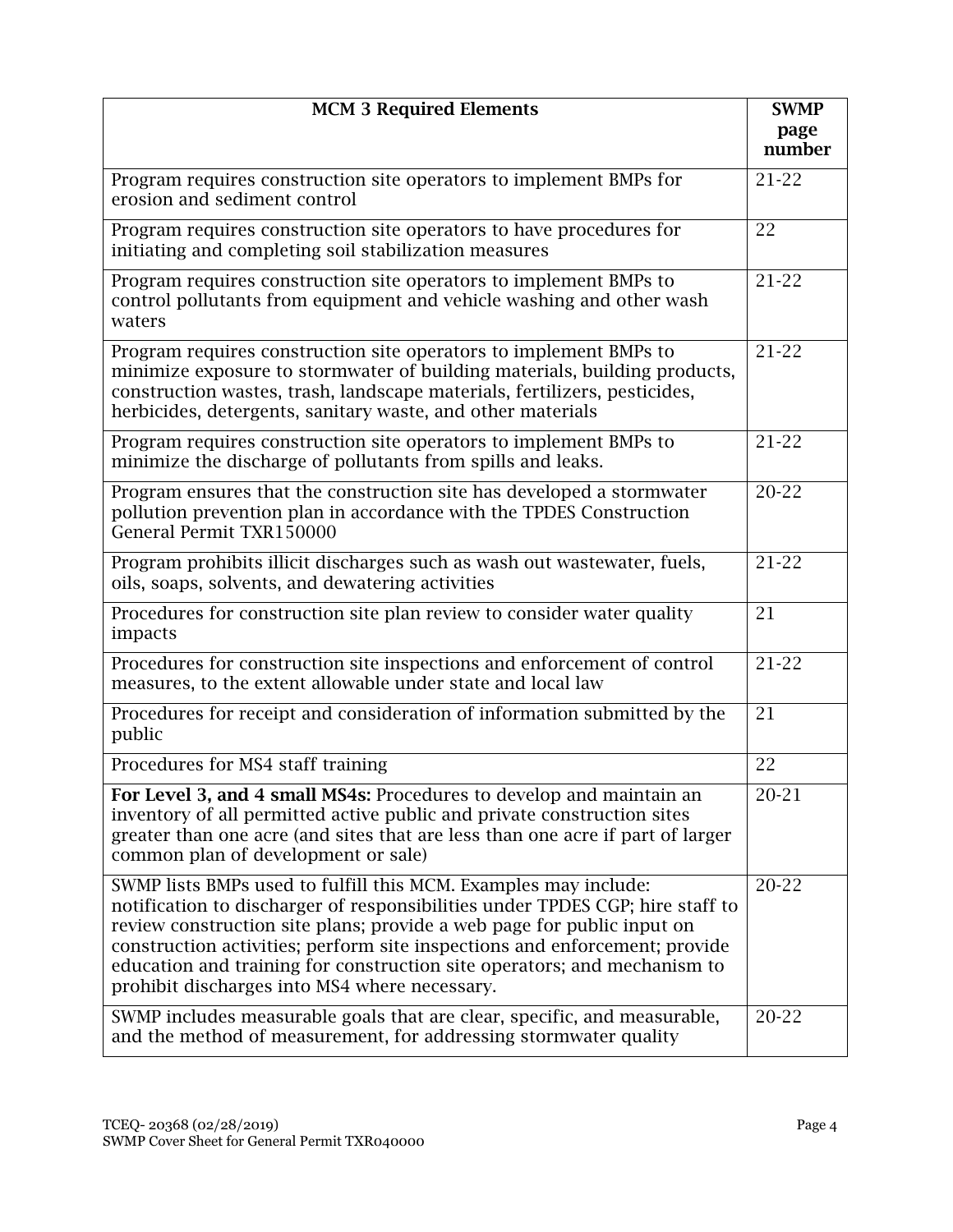| <b>MCM 3 Required Elements</b>                                                                                                                                         | <b>SWMP</b><br>page<br>number |
|------------------------------------------------------------------------------------------------------------------------------------------------------------------------|-------------------------------|
| SWMP has been fully implemented, or includes a schedule of<br>implementation not to exceed five (5) years from the general permit<br>issuance date of January 24, 2019 | $A.6-7$                       |

# MCM 4: Post Construction Stormwater Management in New Development and Redevelopment

Table 4: Required Elements for MCM 4

| <b>MCM 4 Required Elements</b>                                                                                                                                                                                                                                                                                                                                                                                                                          | <b>SWMP</b> |
|---------------------------------------------------------------------------------------------------------------------------------------------------------------------------------------------------------------------------------------------------------------------------------------------------------------------------------------------------------------------------------------------------------------------------------------------------------|-------------|
|                                                                                                                                                                                                                                                                                                                                                                                                                                                         | page        |
|                                                                                                                                                                                                                                                                                                                                                                                                                                                         | number      |
| Description of a program that will be developed, implemented and<br>enforced, to control stormwater discharges from private and public new<br>development and redeveloped sites that discharge into the small MS4 that<br>disturb one acre or more (and sites that disturb less than one acre that are<br>part of a larger common plan of development or sale)                                                                                          | 23          |
| Description of ordinance or other regulatory mechanism that is in place or<br>planned which will regulate discharges from new development and<br>redevelopment projects                                                                                                                                                                                                                                                                                 | 23-24       |
| Establish, implement, and enforce a requirement that owners or operators<br>of new development and redeveloped sites design, install, implement, and<br>maintain a combination of structural and non-structural BMPs appropriate<br>for the community and that protects water quality                                                                                                                                                                   | 23-24       |
| Procedures to document and maintain records of enforcement actions                                                                                                                                                                                                                                                                                                                                                                                      | 23          |
| Procedures to ensure long-term operation and maintenance of post<br>construction stormwater control measures                                                                                                                                                                                                                                                                                                                                            | 23-24       |
| Operation and maintenance of post construction stormwater control<br>measures is documented                                                                                                                                                                                                                                                                                                                                                             | 24          |
| For Level 4 small MS4s: Develop and implement an inspection program to<br>ensure that all post construction stormwater control measures are<br>operating correctly and are being maintained. Inspections must be<br>documented                                                                                                                                                                                                                          |             |
| SWMP lists BMPs used to fulfill this MCM. Examples may include: local<br>ordinance in place or planned; guidance document for developers to use;<br>specific BMPs established for particular watersheds; list of appropriate<br>BMPs provided to operators; elimination of curbs and gutters; incentives<br>for use of permeable choices, such as porous pavement; requirements for<br>wet ponds or other BMPs for certain size sites; and xeriscaping. | 23-24       |
| SWMP includes measurable goals that are clear, specific, and measurable,<br>and the method of measurement, for addressing stormwater quality                                                                                                                                                                                                                                                                                                            | 23-24       |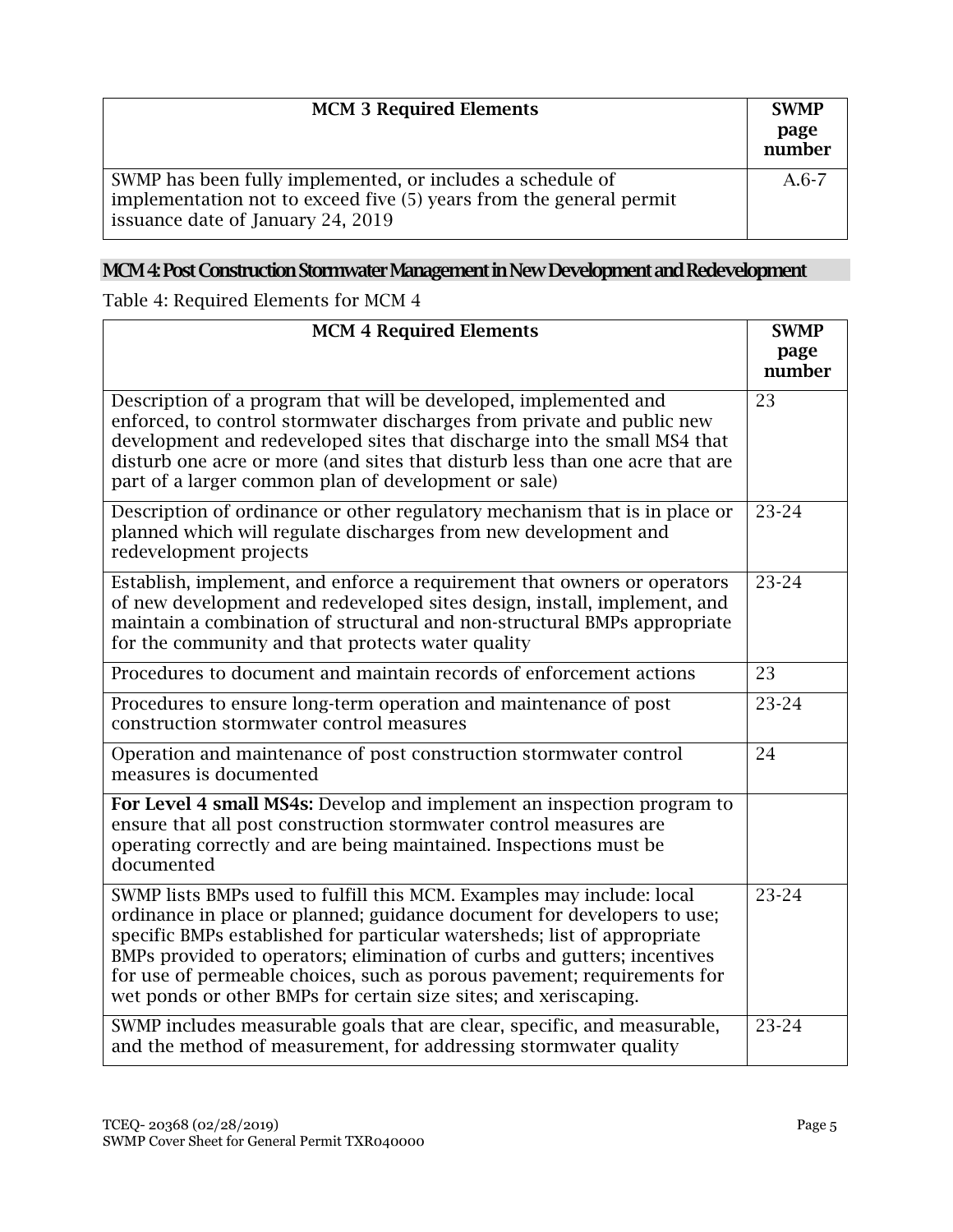| <b>MCM 4 Required Elements</b>                                                                                                                                         | <b>SWMP</b><br>page<br>number |
|------------------------------------------------------------------------------------------------------------------------------------------------------------------------|-------------------------------|
| SWMP has been fully implemented, or includes a schedule of<br>implementation not to exceed five (5) years from the general permit<br>issuance date of January 24, 2019 | A.8                           |

# MCM5: Pollution Prevention and Good Housekeeping for Municipal Operations

Table 5: Required Elements for MCM 5

| <b>MCM 5 Required Elements</b>                                                                                                                                                                                                                                                                                                                                                                                                                                                                                                                              | <b>SWMP</b>    |
|-------------------------------------------------------------------------------------------------------------------------------------------------------------------------------------------------------------------------------------------------------------------------------------------------------------------------------------------------------------------------------------------------------------------------------------------------------------------------------------------------------------------------------------------------------------|----------------|
|                                                                                                                                                                                                                                                                                                                                                                                                                                                                                                                                                             | page<br>number |
|                                                                                                                                                                                                                                                                                                                                                                                                                                                                                                                                                             |                |
| Description of an operation and maintenance (O&M) program, including an<br>employee training component, to reduce/prevent pollution from municipal<br>activities and municipally owned areas included but not limited to park<br>and open space maintenance; street, road, or highway maintenance; fleet<br>and building maintenance; stormwater system maintenance; new<br>construction and land disturbances; municipal parking lots; vehicle and<br>equipment maintenance and storage yards; waste transfer stations; and<br>salt/sand storage locations | 24-28          |
| Develop and maintain an inventory of facilities and stormwater controls<br>that are owned or operated by the MS4                                                                                                                                                                                                                                                                                                                                                                                                                                            | 25             |
| Procedures to inform or train staff involved in implementing pollution<br>prevention and good housekeeping practices. Maintain training attendance<br>records                                                                                                                                                                                                                                                                                                                                                                                               | $25 - 26$      |
| Procedures to remove and properly dispose of waste from the MS4                                                                                                                                                                                                                                                                                                                                                                                                                                                                                             | 26-28          |
| Contractors hired by the MS4 must be required to comply with operating<br>procedures. Develop contractor oversight procedures                                                                                                                                                                                                                                                                                                                                                                                                                               | $25 - 26$      |
| Evaluate O&M activities for their potential to discharge pollutants in<br>stormwater for road and parking lot maintenance, bridge maintenance,<br>cold weather operations, right-of-way maintenance, etc.                                                                                                                                                                                                                                                                                                                                                   | 26-28          |
| Identify pollutants of concern that could be discharged from the O&M<br>activities                                                                                                                                                                                                                                                                                                                                                                                                                                                                          | $26 - 28$      |
| Develop and implement pollution prevention measures that will reduce<br>discharge of pollutants from O&M activities                                                                                                                                                                                                                                                                                                                                                                                                                                         | $26 - 28$      |
| Conduct inspections of pollution prevention measures and maintain<br>inspection log                                                                                                                                                                                                                                                                                                                                                                                                                                                                         | $26 - 28$      |
| Procedures for inspecting and maintaining structural controls                                                                                                                                                                                                                                                                                                                                                                                                                                                                                               | 26-28          |
| For Level 3 and 4 small MS4s: Develop and implement an O&M program<br>to reduce the collection of pollutants in catch basins and other surface<br>structures in the storm sewer system                                                                                                                                                                                                                                                                                                                                                                      | 27             |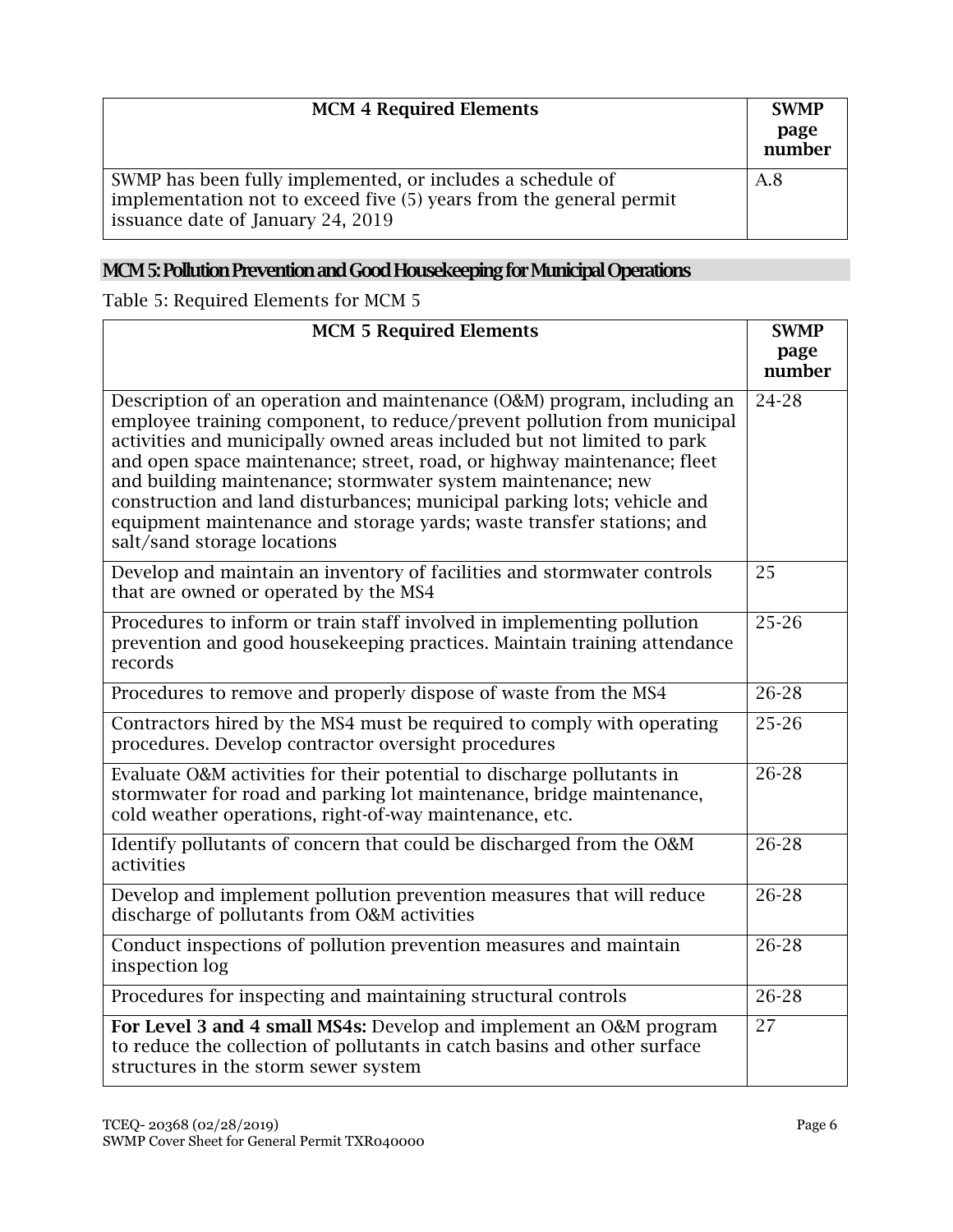| <b>MCM 5 Required Elements</b>                                                                                                                                                                                                                                                                                                                                                                                                                                                                                            |                |
|---------------------------------------------------------------------------------------------------------------------------------------------------------------------------------------------------------------------------------------------------------------------------------------------------------------------------------------------------------------------------------------------------------------------------------------------------------------------------------------------------------------------------|----------------|
|                                                                                                                                                                                                                                                                                                                                                                                                                                                                                                                           | page<br>number |
| For Level 3 and 4 small MS4s: Develop a list of potential problem areas in<br>the storm sewer system for increased inspection (for example, areas with<br>recurring illegal dumping)                                                                                                                                                                                                                                                                                                                                      | 27             |
| For Level 3 and 4 small MS4s: Implement an O&M program to reduce<br>discharge of pollutants from roads that includes at least a street sweeping<br>and cleaning program, or inlet protection. The program includes an<br>implementation schedule and a waste disposal procedure                                                                                                                                                                                                                                           | 27             |
| For Level 3 and 4 small MS4s: Assess its facilities for their potential to<br>discharge pollutants into stormwater and identify high priority facilities<br>that have a high potential to generate stormwater pollutants. At a<br>minimum, facilities include the MS4s maintenance yards, hazardous waste<br>facilities, fuel storage locations, and any other facilities at which chemicals<br>or other materials have a high potential to be discharged in stormwater.<br>Document the results of the assessments       | 26             |
| For Level 3 and 4 small MS4s: Develop facility specific stormwater<br>management Standard Operation Procedures for high priority facilities                                                                                                                                                                                                                                                                                                                                                                               | 26             |
| For Level 3 and 4 small MS4s: MS4 implements stormwater controls at<br>high priority facilities that address good housekeeping; de-icing and anti-<br>icing storage; fueling operations and vehicle maintenance; equipment and<br>vehicle washing                                                                                                                                                                                                                                                                         | 26             |
| For Level 3 and 4 small MS4s: Develop and implement an inspection<br>program that includes high priority facilities                                                                                                                                                                                                                                                                                                                                                                                                       | 26-27          |
| For Level 4 small MS4s: Develop an application and management program<br>for pesticides, herbicides, and fertilizers used at public open spaces.<br>Implement the following: educational activities, permits, etc for applicators<br>and distributors; encourage of non-chemical solutions for pest<br>management; develop schedules that minimizes discharge of pollutants;<br>ensure collection and proper disposal of unused pesticides, herbicides, and<br>fertilizers                                                |                |
| For Level 4 small MS4s: Evaluate flood control projects. Design, construct,<br>and maintain new flood control structures to provide erosion prevention<br>and pollutant removal from stormwater. Retrofitting of existing structural<br>flood control devices is implemented to the maximum extent practicable<br>(MEP)                                                                                                                                                                                                   |                |
| SWMP lists BMPs used to fulfill this MCM. Examples may include: BMPs<br>which address fleet vehicle maintenance/washing; BMPs which address<br>parking lot and street cleaning; catch basin and storm drain system<br>cleaning; landscaping and lawn care (e.g. xeriscaping); waste materials<br>management; road salt application and storage practices; used oil<br>recycling; pest management practices; fire training facilities; BMPs which<br>address roadway and bridge maintenance; golf course maintenance/waste | 25-28          |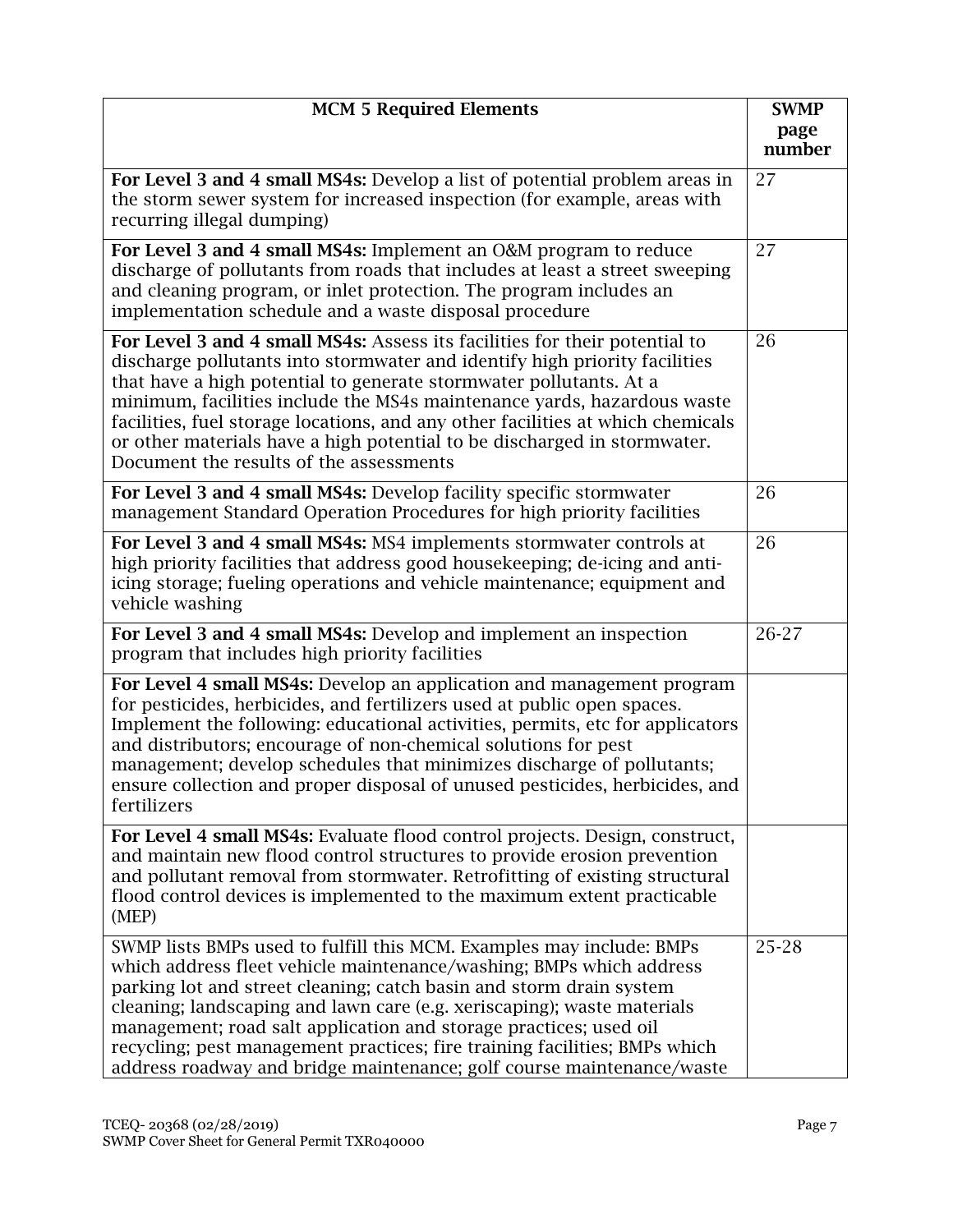| <b>MCM 5 Required Elements</b>                                                                                                                                         | <b>SWMP</b><br>page<br>number |
|------------------------------------------------------------------------------------------------------------------------------------------------------------------------|-------------------------------|
| disposal; disposal of cigarette butts; and park maintenance (e.g., providing<br>trash bags).                                                                           |                               |
| SWMP includes measurable goals that are clear, specific, and measurable,<br>and the method of measurement, for addressing stormwater quality                           | 25-28                         |
| SWMP has been fully implemented, or includes a schedule of<br>implementation not to exceed five (5) years from the general permit<br>issuance date of January 24, 2019 | A.9-11                        |

### MCM 6: Industrial Stormwater Sources

Table 6: Required Elements for MCM 6

| <b>MCM 6 Required Elements</b>                                                                                                                                                                                                                                                                                                                                              | <b>SWMP</b>    |
|-----------------------------------------------------------------------------------------------------------------------------------------------------------------------------------------------------------------------------------------------------------------------------------------------------------------------------------------------------------------------------|----------------|
|                                                                                                                                                                                                                                                                                                                                                                             | page<br>number |
| For Level 4 MS4 only: Identify and control industrial stormwater sources<br>that at least includes the MS4's landfills; other treatment, storage, or<br>disposal facilities for municipal waste; hazardous waste treatment,<br>storage, disposal and recovery facilities; and facilities that are subject to<br>Emergency Planning and Community Right-to-Know Act (EPCRA). |                |
| For Level 4 MS4 only: Procedures for inspecting and implementing control<br>measures for discharges from industrial stormwater sources.                                                                                                                                                                                                                                     |                |

# Optional MCM7: Municipal Construction Activities

This MCM is only applicable where the small MS4 has selected to be the construction site operator for their municipal construction activities. This MCM provides an alternative to the MS4 operator seeking discharge authorization under the Construction Stormwater General Permit TXR150000.

Table 7: Required Elements for MCM 7

| <b>MCM 7 Required Elements</b>                                                                                                                                                                                                                                                                                               | <b>SWMP</b><br>page<br>number |
|------------------------------------------------------------------------------------------------------------------------------------------------------------------------------------------------------------------------------------------------------------------------------------------------------------------------------|-------------------------------|
| Description of how municipal construction activities will be conducted so<br>as to take into consideration local conditions of weather, soils, and other<br>site specific considerations                                                                                                                                     |                               |
| Description of the area that this MCM will address and where the MS4<br>operator's municipal construction activities are covered (e.g. within the<br>boundary of the urbanized area, the corporate boundary, a special district<br>boundary, an extra territorial jurisdiction, or other similar jurisdictional<br>boundary) |                               |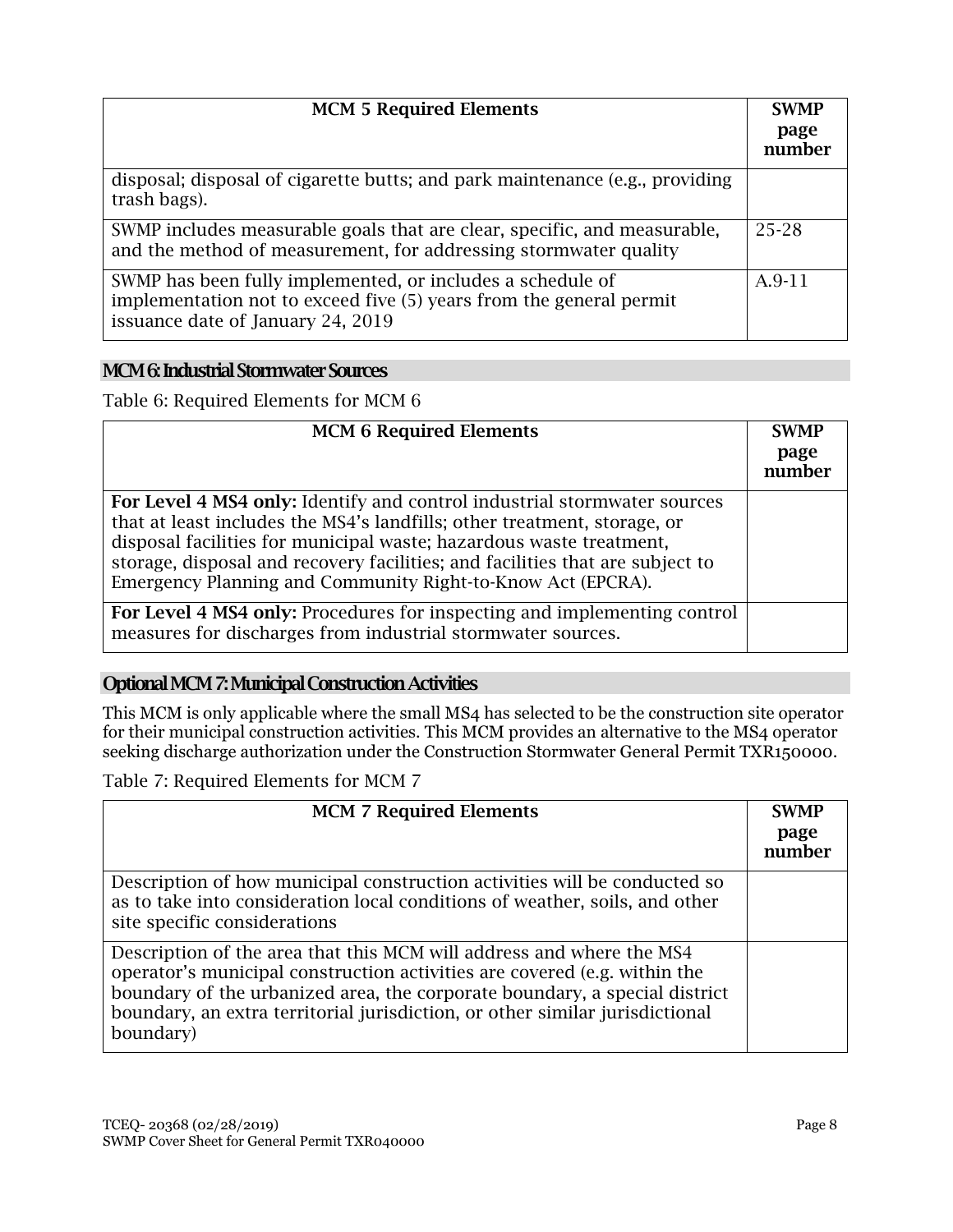| <b>MCM 7 Required Elements</b>                                                                                                                                                                                                                                                                                                                     | <b>SWMP</b><br>page<br>number |
|----------------------------------------------------------------------------------------------------------------------------------------------------------------------------------------------------------------------------------------------------------------------------------------------------------------------------------------------------|-------------------------------|
| If the area included in this MCM includes areas outside of the UA, then all<br>MCMs (MCM 1 through MCM 7) will be implemented over those additional<br>areas as well                                                                                                                                                                               |                               |
| Description of how contractor activities will be supervised or overseen to<br>ensure that the Stormwater Pollution Prevention Plan (SWP3) requirements<br>are properly implemented at the construction site(s); or how the MS4<br>operator will make certain that contractors have a separate authorization<br>for stormwater discharges if needed |                               |
| General description of how a construction SWP3 will be developed for each<br>municipal construction site                                                                                                                                                                                                                                           |                               |
| Records of municipal construction activities authorized under this<br>optional MCM                                                                                                                                                                                                                                                                 |                               |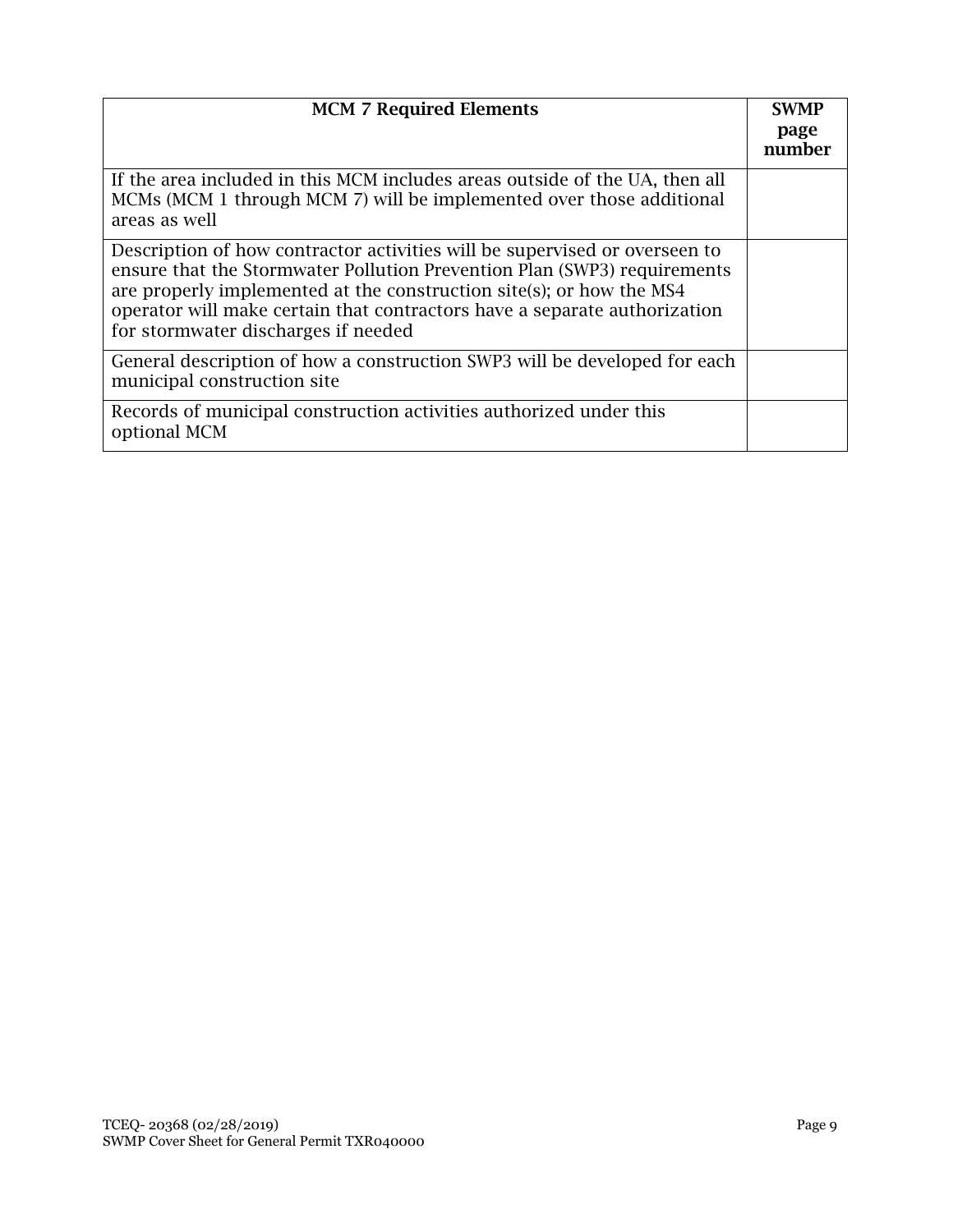# Texas Commission on Environmental Quality General Permit Payment Submittal Form

# Use this form to submit your Application Fee only if you are mailing your payment.

- Complete items 1 through 5 below.
- Staple your check in the space provided at the bottom of this document.
- Do not mail this form with your NOI form.
- Do not mail this form to the same address as your NOI.

# Mail this form and your check to:

### *BY REGULAR U.S. MAIL*

Texas Commission on Environmental **Ouality** Financial Administration Division Cashier's Office, MC-214 P.O. Box 13088 Austin, TX 78711-3088

# *BY OVERNIGHT/EXPRESS MAIL*

Texas Commission on Environmental **Ouality** Financial Administration Division Cashier's Office, MC-214 12100 Park 35 Circle Austin, TX 78753

Fee Code: GPA General Permit: TXR040000

- 1. Check / Money Order No:
- 2. Amount of Check/Money Order:
- 3. Date of Check or Money Order:
- 4. Name on Check or Money Order:
- 5. NOI INFORMATION

If the check is for more than one NOI, list each Project/Site (RE) Name and Physical Address exactly as provided on the NOI. DO NOT SUBMIT A COPY OF THE NOI WITH THIS FORM AS IT COULD CAUSE DUPLICATE PERMIT ENTRIES. If more space is needed, you may attach a list.

Project/Site (RE) Name:

Project/Site (RE) Physical Address:

Staple Check in This Space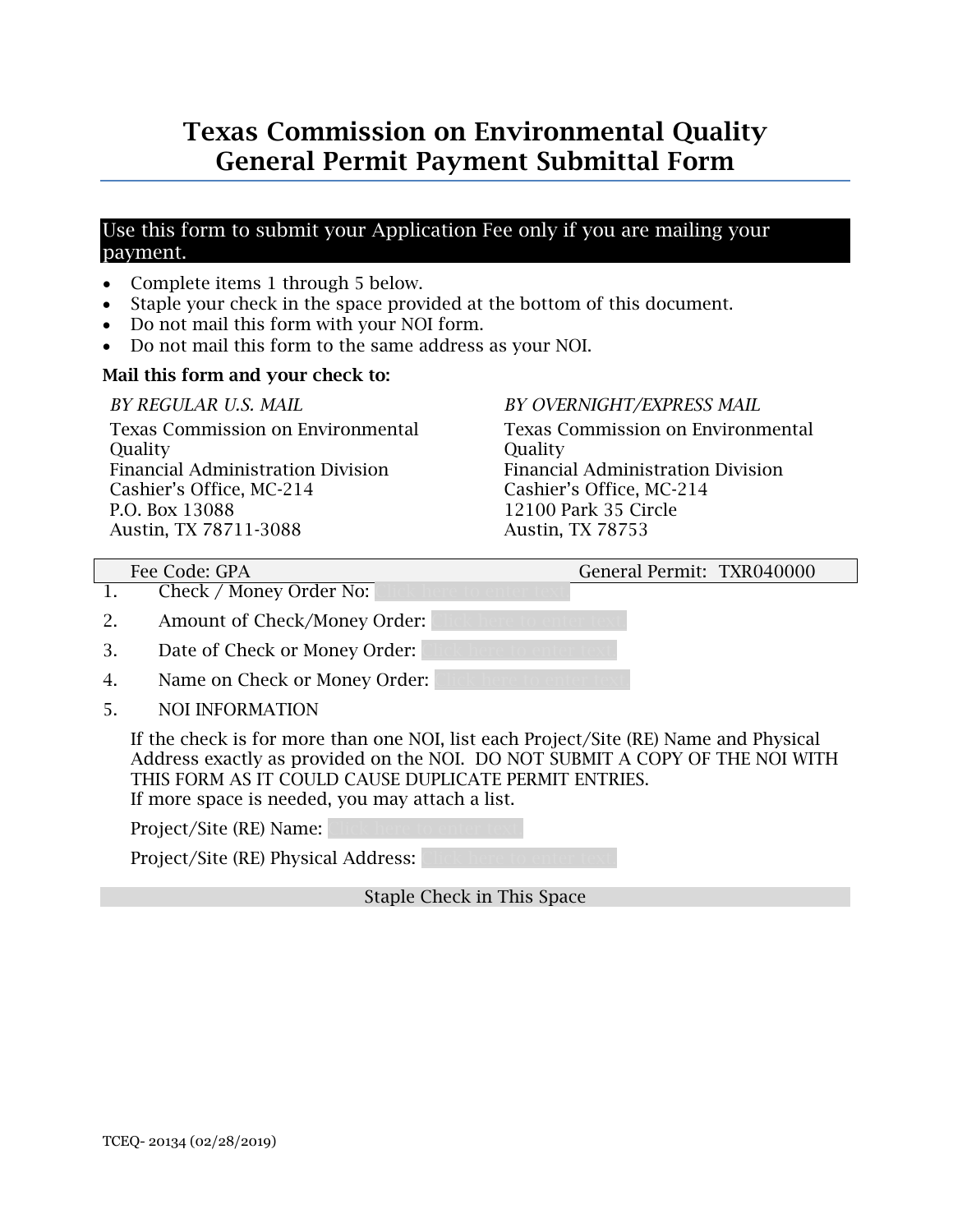# Instructions for Notice of Intent (NOI) for Small Municipal Separate Storm Sewer Systems (MS4) authorized under TPDES Phase II MS4 General Permit TXR040000

# <span id="page-17-0"></span>GENERAL INFORMATION

#### Where to Send the Notice of Intent(NOI)

You are required to submit the original and one copy of the NOI, Core Data Form(s), Stormwater Management Program (SWMP) Cover Sheet, and the SWMP. Submit these documents to one of the following addresses:

#### BY REGULAR U.S. MAIL:

Texas Commission on Environmental **Ouality** ARP Team (MC-148) P.O. Box 13087 Austin, Texas 78711-3087

#### Fees Associated with this General Permit

#### BY OVERNIGHT/EXPRESS MAIL:

Texas Commission on Environmental **Quality** ARP Team (MC-148) 12100 Park 35 Circle Austin, TX 78753

The application fee of \$400 is required to be paid at the time the NOI is submitted. Failure to submit payment at the time the application is filed will cause delays in acknowledgment or denial of coverage under the general permit. Payment of the fee may be made by check or money order, payable to TCEQ, or through EPAY (electronic payment through the web).

#### Mailed Payments:

Use the attached General Permit Payment Submittal Form. The application fee is submitted to a different address than the NOI. Read the General Permit Payment Submittal Form for further instructions.

#### Where to Send the Payment

BY REGULAR U.S. MAIL: Texas Commission on Environmental **Ouality** Financial Administration Division Cashier's Office, MC 214 P.O. Box 13088 Austin, Texas 78711-3087

#### BY OVERNIGHT/EXPRESS MAIL:

Texas Commission on Environmental **Ouality** Financial Administration Division Cashier's Office, MC 214 12100 Park 35 Circle Austin, TX 78753

#### ePAY Electronic Payment: <http://www.tceq.texas.gov/epay>

When making the payment you must select Water Quality, and then select the fee category "General Permit MS4 Phase II Stormwater Discharge NOI Application". You must include a copy of the payment voucher with your NOI. Your NOI will not be considered complete without the payment voucher.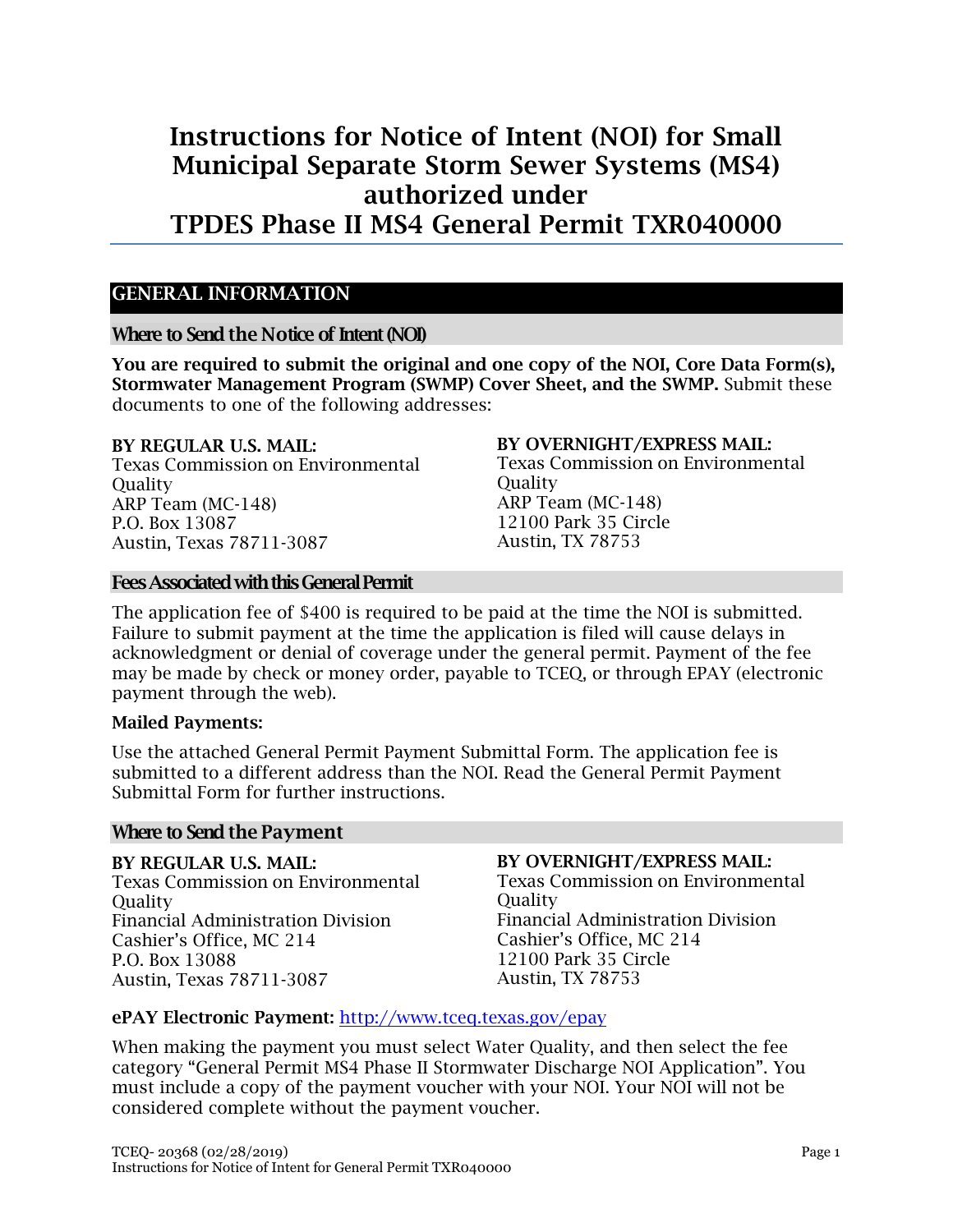#### Annual Water Quality Fee

This fee is assessed to permittees with an active authorization under the general permit on September 1 of each year. The designated billing contact will receive an invoice for payment of the annual fee in November of each year. The payment will be due 30 days from the invoice.

A 5% penalty will be assessed if the payment is not received by TCEQ by the due date. Annual fee assessments cannot be waived as long as the authorization under the general permit is active on September 1.

It is important for the permittees to submit an NOT when coverage under the general permit is no longer required. An NOT is effective on the postmarked date of mailing the form to TCEQ. If the NOT is mailed it is recommended that the NOT be mailed using a method that documents the date mailed and received by TCEQ.

Mailed Payments:

You must return your payment with the billing coupon provided with the billing statement.

ePAY Electronic Payment:<http://www.tceq.texas.gov/epay>

You must enter your account number provided at the top portion of your billing statement. Payment methods include American Express, MasterCard, Visa, and electronic check payment (ACH).

#### TCEQ Contact List

| Small Business & Local Government Assistance | 800-447-2827                 |
|----------------------------------------------|------------------------------|
| Application – status and form questions:     | 512-239-4671                 |
| <b>Technical questions:</b>                  | 512-239-4671                 |
| <b>Environmental Law Division:</b>           | 512-239-0600                 |
| Records Management - obtain copies of forms: | 512-239-0900                 |
| Reports from databases (as available):       | 512-239-DATA (3282)          |
| Cashier's office:                            | 512-239-0357 or 512-239-0187 |
|                                              |                              |

#### Notice of Intent Process

When your Core Data Form, NOI, and SWMP are received by the program, the form will be processed as follows:

Administrative Review: Each item on the form will be reviewed for a complete response. In addition, the operator's legal name must be verified with Texas Secretary of State as valid and active (if applicable). The address(s) on the form must be verified with the US Postal service as receiving regular mail delivery. Do not give an overnight/express mailing address.

Notice of Deficiency: If an item is incomplete or not verifiable as indicated above, a notice of deficiency (NOD) will be mailed to the operator. The operator will have 30 days to respond to the NOD. The response will be reviewed for completeness.

Technical Review of SWMP: The NOI and SWMP will be reviewed to verify compliance with the requirements in the general permit. More information may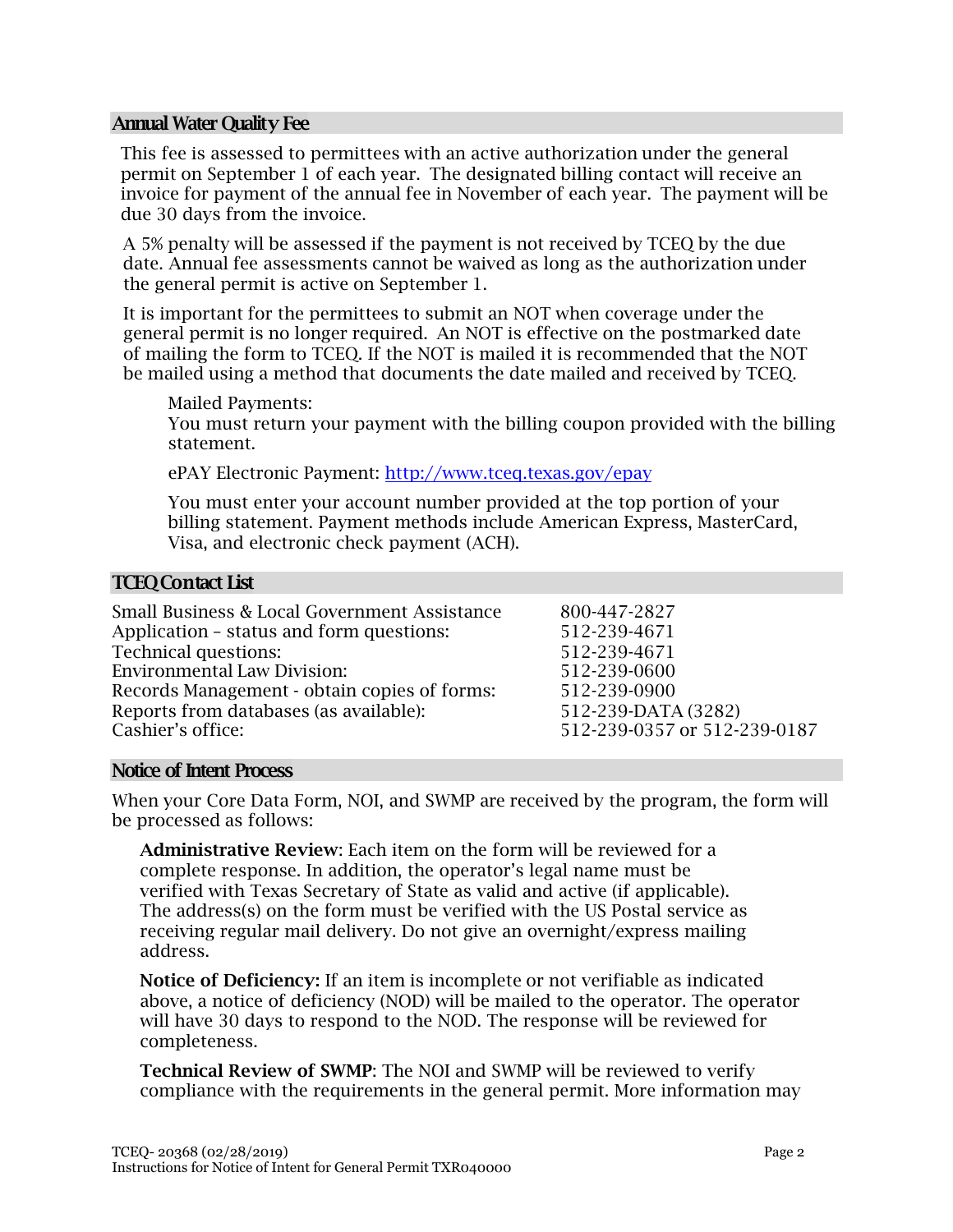be requested by phone or technical NOD letter mailed to the SWMP contact. When a determination is made that the SWMP meets the requirements of the general permit, the Executive Director's preliminary determination will be prepared and filed with the TCEQ Office of Chief Clerk (OCC).

Public Participation Process: The OCC will mail the Executive Director's preliminary determination to the public participation contact provided in the NOI. This individual must publish the notice in the newspaper of largest circulation in the county where the small MS4 is located.

The comment period begins on the first date the notice is published and ends 30 days later, unless a public meeting is held. If a public meeting is held, the comment period will end at the closing of the public meeting.

The applicant must submit a copy of the newspaper clipping and an affidavit signed by the newspaper staff to the OCC within 60 days of receiving the written instructions from the OCC.

If significant public interest exists, the executive director will direct the applicant to publish notice of the meeting and to hold the public meeting. The applicant must publish the notice of public meeting at least 30 days prior to the public meeting and hold the meeting in the county where the MS4 is located.

Acknowledgment of Coverage: An Acknowledgment Certificate will be mailed to the operator. This certificate acknowledges coverage under the general permit.

or

Denial of Coverage: Coverage may be denied if the operator fails to respond to the NOD, the response is inadequate, or the NOI and SWMP do not meet the requirements of the general permit. If coverage is denied, the operator will be notified.

# General Permit

Coverage under the general permit begins upon approval of the NOI, Core Data Form, and SWMP by TCEQ and after the public notice process has been completed. You should have a copy of your general permit when submitting your application. You may view and print your permit for which you are seeking coverage, at the following website [http://www.tceq.texas.gov.](http://www.tceq.texas.gov/) Search using keyword TXR040000.

#### General Permit Forms

The Notice of Intent (NOI), Notice of Termination (NOT), Notice of Change (NOC) and Core Data Form (including instructions) are available at the TCEQ web site [http://www.tceq.texas.gov.](http://www.tceq.texas.gov/)

# Change in Operator

An authorization under the general permit is not transferable. If the operator changes, the present permittee must submit a Notice of Termination (NOT) and the new operator must submit a Notice of Intent and a Core Data Form. The NOT, NOI and Core Data Form must be submitted no later than 10 days prior to the change in status.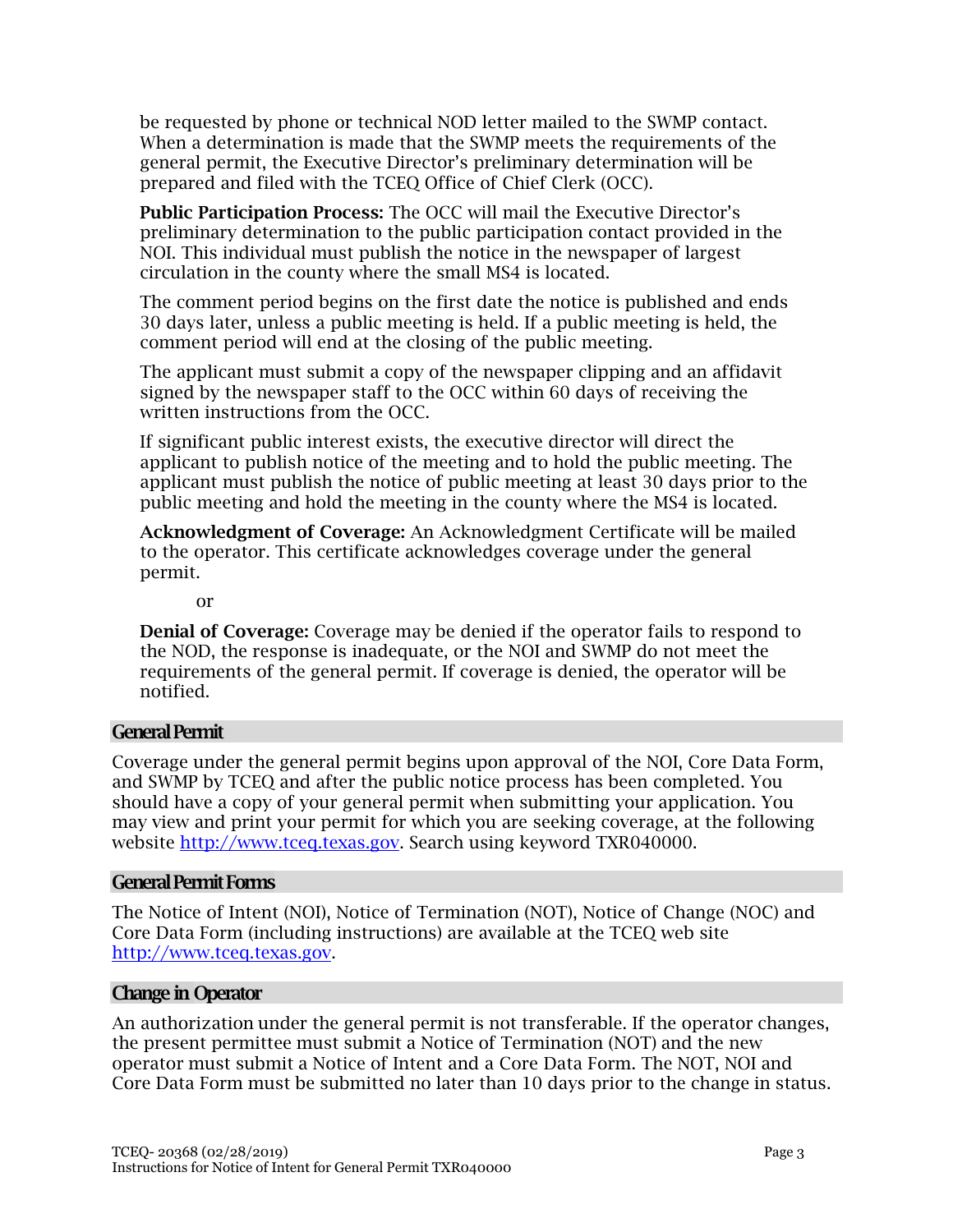# INSTRUCTIONS FOR FILLING OUT THE FORM

Renewal of General Permit: Dischargers holding an active authorizations under the expired General Permit are required to submit a NOI to continue coverage. The existing authorization number is required. If the authorization number is not provided or has been terminated, expired, or denied a new permit number will be issued.

This number will begin with TXR04. Do not use TXR040000, it is *the general permit* number *not your* authorization number.

## Section 1. Operator (Applicant)

#### a) Customer Number (CN)

TCEQ assigns each customer a number that begins with CN, followed by nine digits. This is not a permit number, registration number, or license number. If the applicant is an existing TCEQ customer, the Customer Number is available at the following website: [http://www15.tceq.texas.gov/crpub/.](http://www15.tceq.texas.gov/crpub/) If the applicant is not an existing TCEQ customer, leave the space for CN blank.

#### b) Legal Name of Applicant

Provide the current legal name of the applicant. The name must be provided exactly as filed with the Texas Secretary of State, or on the legal documents forming the entity as filed with the county. If filed in the county, provide a copy of the legal documents showing the legal name.

#### c) Core Data Form

Complete and attach a Core Data Form (TCEQ-10400) for each customer.

#### Section 2. Annual Billing Contact

An annual fee is assessed to each operator holding an active authorization under the general permit on September 1 of each year.

Provide the contact name and complete mailing address where the annual fee invoice should be mailed. Verify the address with the USPS. It must be an address for delivery of regular mail, not overnight express mail.

The phone number should provide contact to the individual responsible for paying the annual fee.

The fax number and e-mail address are optional and should correspond to the individual responsible for paying the annual fee.

#### Section 3. Application Contact

Provide the name, title and contact information of the person that TCEQ can contact for additional information regarding this application. This contact may be a consultant or entity other than the applicant.

#### Section 4. Regulated Entity (RE) Information For Site

#### a) Regulated Entity Reference Number (RN)

The RN is issued by TCEQ to sites where an activity is regulated by TCEQ. This is not a permit number, registration number, or license number. Search TCEQ's Central Registry to see if the site has an assigned RN at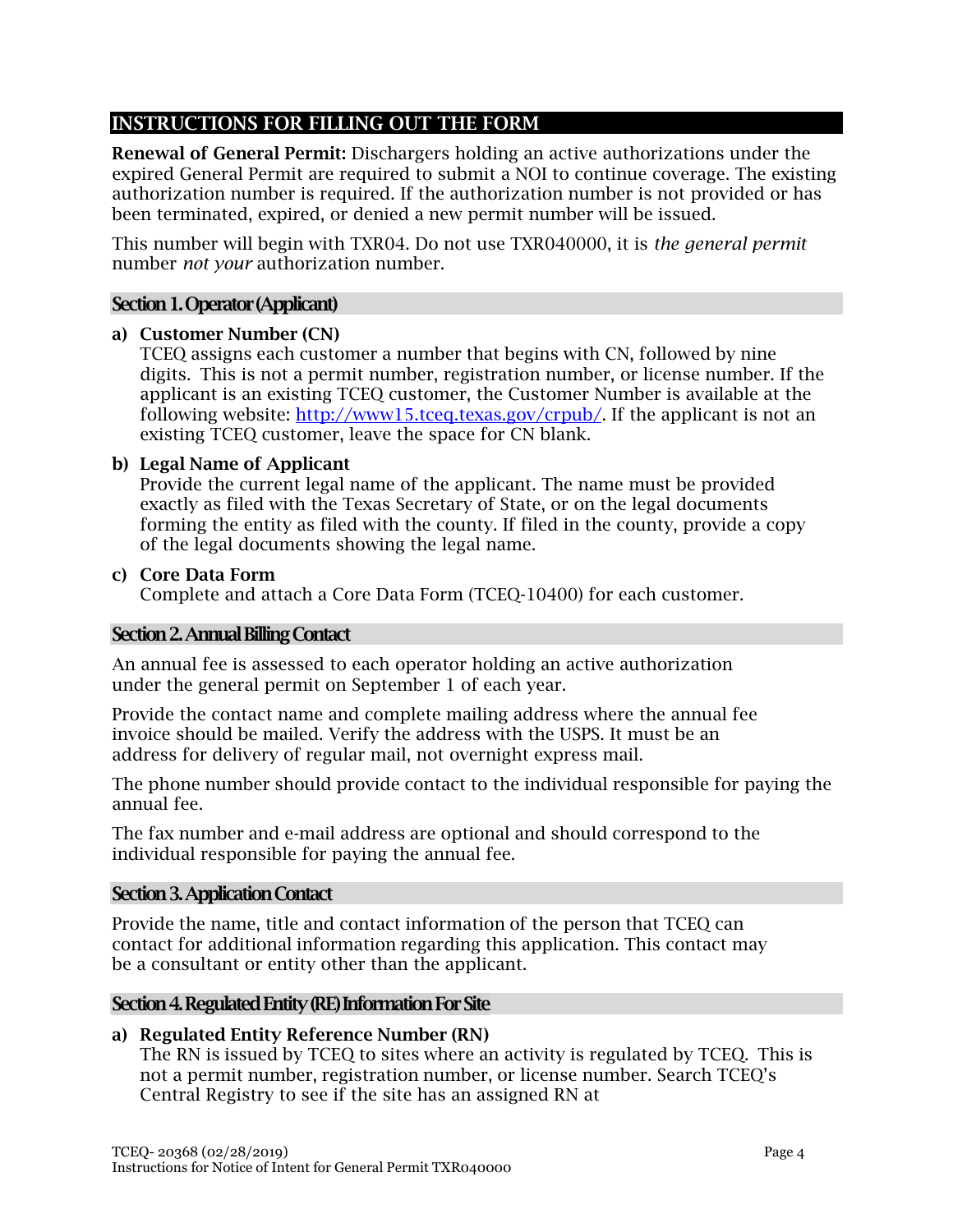[http://www15.tceq.texas.gov/crpub/.](http://www15.tceq.texas.gov/crpub/) If this regulated entity has not been assigned an RN, leave this space blank.

### b) Name of the Project or Site

Provide the name of the site or project as known by the public in the area where the site is located. The name you provide on this application will be used in the TCEQ Central Registry as the Regulated Entity name.

#### c) Name of Urbanized Area

List the formal name of the urbanized area(s) where the MS4 is located using the 2010 U.S. Census maps referenced in Section 5. c) below. For example: Dallas-Fort Worth-Arlington Urbanized area.

d) Describe the boundaries of the regulated portion of the small MS4 Briefly describe the boundaries of the regulated portion of the small MS4.

#### Section 5. General Characteristics

#### a) Indian Country Lands

If your site is located on Indian Country Lands, the TCEQ does not have authority to process your application. Do not submit this application form to TCEQ. You must obtain authorization through EPA, Region 6, in Dallas.

#### b) TCEQ "Designated" Small MS4

A small MS4 that is outside of an urbanized area that is formally "designated" by TCEQ is eligible for coverage under this general permit. The small MS4 Operator must obtain authorization under this general permit or apply for coverage under an individual TPDES stormwater permit within 180 days of notification of their designation. If the small MS4 was already designated, please attach a copy of the documentation sent to the MS4 by TCEQ.

#### c) MS4 Level

The general permit defines MS4s by four different levels, based on the population served within the 2010 U.S. Census urbanized area (UA). "Population served" means the residential population within the regulated portion of the small MS4 based on the 2010 U.S. Census, except for non-traditional small MS4s that are classified as Level 2.

A reference map identifying the 2010 U.S. Census UAs can be found at [www.epa.gov/npdes/urbanized-area-maps-npdes-ms4-phase-ii-stormwater](http://www.epa.gov/npdes/urbanized-area-maps-npdes-ms4-phase-ii-stormwater-permits)[permits.](http://www.epa.gov/npdes/urbanized-area-maps-npdes-ms4-phase-ii-stormwater-permits)

Districts that did not have a population during the 2010 U.S. Census, are required to apply when their population exceeds the population threshold for permit coverage.

# d) **Estimated Population**

List the current estimated population served by the MS4. This number will not be used to determine the Levels.

# e) Coalitions of MS4 entities

Indicate if the MS4 is part of a coalition that share efforts in meeting any or all of the SWMP requirements.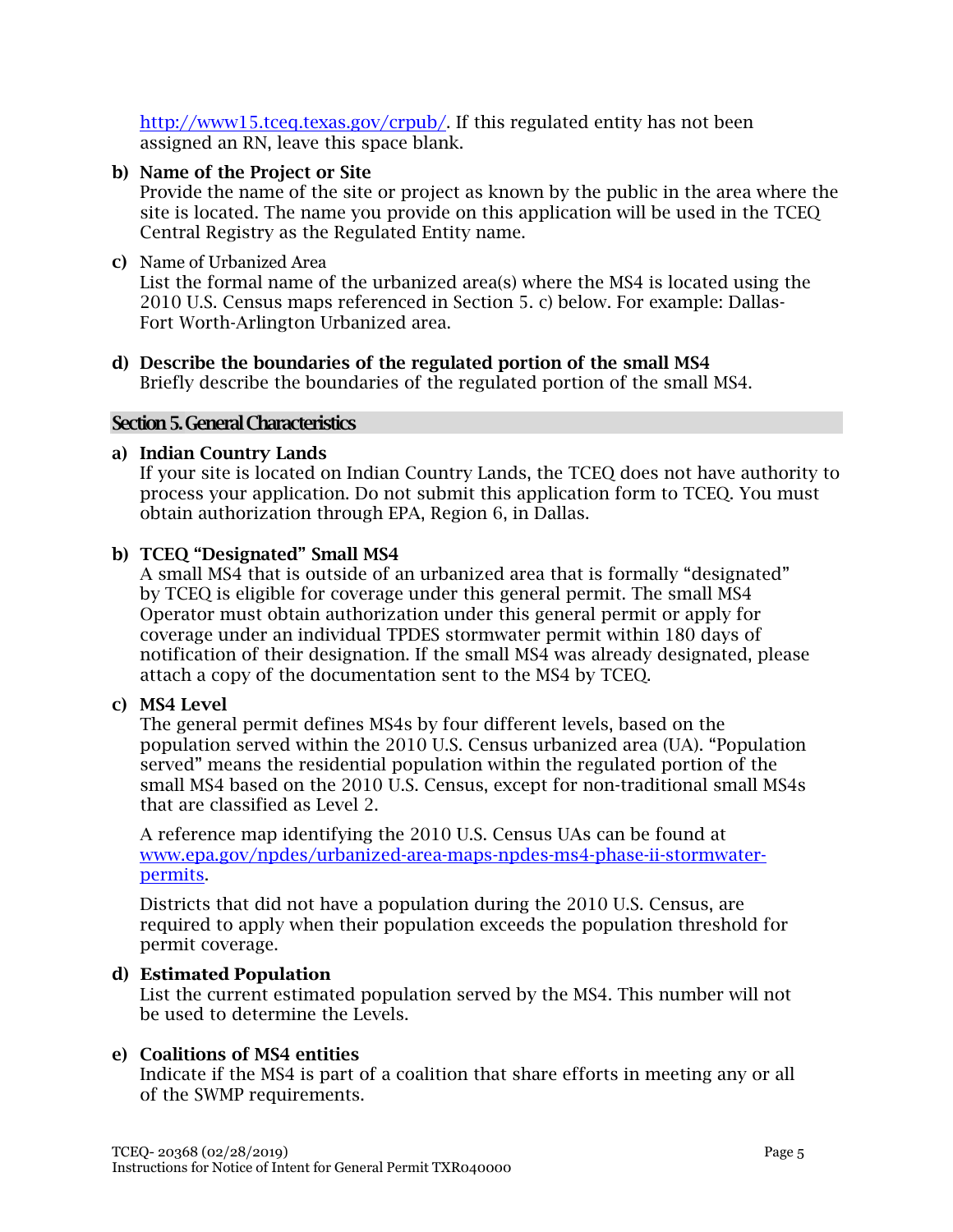# f) Members of the Coalition

List the name of each member of the coalition *and* their unique Phase II MS4 authorization number.

# g) Annual Reporting Year

The annual report must address the previous reporting year. The selected reporting year cannot be changed during the permit term.

- If the MS4 selects the calendar year, then the reporting year is from January 1 through December 31 of each year.
- If the MS4 selects the Phase II MS4 General Permit year, the reporting year is from the effective date of the general permit plus 365 days of each year.
- If the MS4 selects the fiscal year, the reporting year is from the first day of the MS4's fiscal year through the last day of the MS4's fiscal year. Provide the month and last day of the MS4's fiscal year.

### h) SWMP

- 1. Certify, by selecting Yes, that the SWMP has been developed in accordance with the general permit requirements and is attached to this NOI.
- 2. Certify, by selecting Yes, that the SWMP Cover Sheet has been completed and is attached to the front of the SWMP.
- 3. If the MS4 was previously authorized under the general permit, the program elements in the previous SWMP must be re-assessed and modified. Additionally, new program elements must be developed. Do not submit the exact same SWMP that was previously submitted. Indicate that you have revised the previous SWMP, or that this is a newly regulated MS4.
- 4. Indicate if the MS4 is seeking coverage under this general permit for the optional MCM 7 for municipal construction activities where the MS4 meets the definition of "construction site operator".

If Yes, the SWMP must include the geographic area or boundary where MCM 7 will be implemented. If this area extends beyond the geographic area or boundary of the urbanized area, then all MCMs 1-7 must be implemented in the urbanized and non-urbanized areas. The MS4 operator can utilize MCM 7 only in areas that are in compliance with the SWMP's MCMs 1-7. If you do NOT incorporate the entire SWMP (MCMs 1-7) in the urbanized and the nonurbanized areas, then the MS4 cannot utilize only MCM 7 outside of the urbanized area.

If No, the MS4 can obtain this coverage at any time during the general permit term by submitting a Notice of Change.

5. Provide the name and contact information of the designated person responsible for implementing or coordinating implementation of the SWMP.

# i) Discharge Information

- 1. Provide the name of all waterbodies that receive discharges from the MS4. The discharge eventually reaches a receiving waterbody such as a local stream or lake, possibly via a drainage ditch or even through another MS4 prior to reaching the waterbody. Please note that this general permit does not grant permission to use another MS4 as a conveyance of stormwater and certain non-storm water discharges along the discharge route.
- 2. Identify the classified segment number(s) that will eventually receive the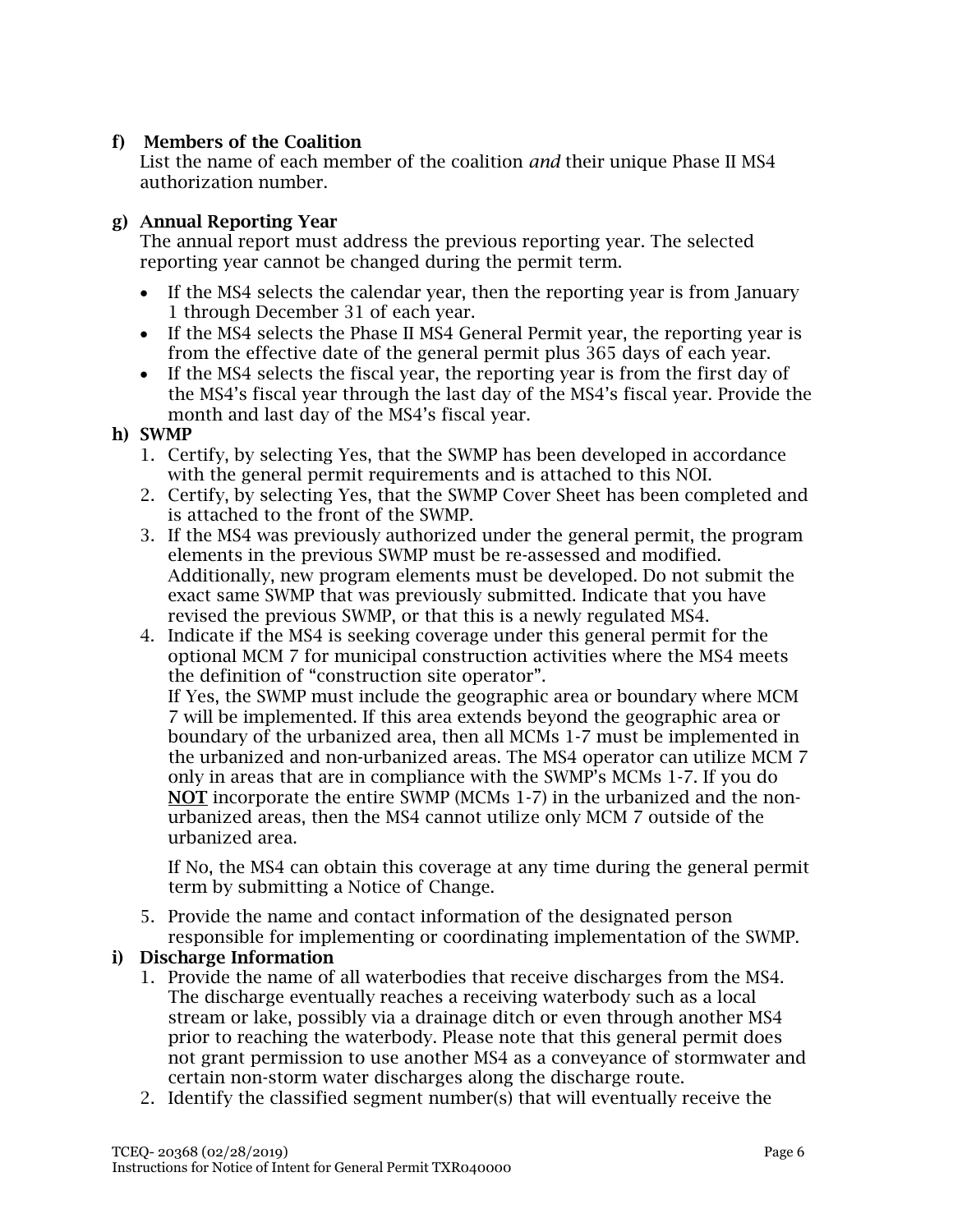discharge. You can find classified segment numbers in the Atlas of Texas Surface Waters at: [www.tceq.texas.gov/publications/gi/gi-316](http://www.tceq.texas.gov/publications/gi/gi-316) or the Surface Water Quality (Segments) Viewer at:

<https://www.tceq.texas.gov/gis/segments-viewer>

Indicate if the discharge is directly into the classified segment or if it reaches the classified segment after being discharged into another waterbody or MS4.

3. Indicate if any waterbodies receiving discharges are identified as impaired waters (Category 4 or 5) in the *Texas Integrated Report of Surface Water Quality*, which is available at:

[http://www.tceq.texas.gov/waterquality/assessment/305\\_303.html.](http://www.tceq.texas.gov/waterquality/assessment/305_303.html)

If Yes, provide the name(s) of the impaired waterbodies and the pollutants of concern for those waterbodies. The pollutants of concern are the parameters for which the waterbody is impaired.

- 4. Indicate if the impaired waterbody has a TMDL and list the pollutants with a TMDL (Category 4 waterbody).
- 5. Indicate if the discharge is into any other MS4 entity's jurisdiction prior to reaching water in the state.

If Yes, provide the name of the MS4 operator that receives the discharge.

# 6. Edwards Aquifer Rule

Indicate if the discharge or potential discharge is within the Recharge Zone, Contributing Zone, or Contributing Zone within the Transition Zone of the Edwards Aquifer. See maps on the TCEQ website to determine if the site is located within the Recharge Zone, Contributing Zone, or Contributing Zone within the Transition Zone of the Edwards Aquifer at [https://www.tceq.texas.gov/permitting/eapp/viewer.html.](https://www.tceq.texas.gov/permitting/eapp/viewer.html)

If Yes, additional requirements may exist under the Edwards Aquifer Protection Program (30 TAC Chapter 213). For activities regulated under 30 TAC Chapter 213, any required plans must be included in the SWMP. Compliance with any Edwards Aquifer requirements is in addition to the requirements of this general permit.

# j) Public Participation

- 1. Provide the name and contact information of the person responsible for publishing the public notice in the newspaper.
- 2. Provide the name and location of a public place where copies of the NOI, SWMP, General Permit, and permit fact sheet will be available to the public for viewing. Examples of public places include public libraries, city hall, municipal buildings, etc.
- 3. Provide the address for the website where the MS4's SWMP and annual report will be posted. Indicate if the MS4 does not have a website.

# Section 6. Certifications

Failure to indicate "Yes" to ALL of the certification items may result in denial of coverage under the general permit. The certification must bear an original signature of a person meeting the signatory requirements specified under 30 Texas Administrative Code §305.44.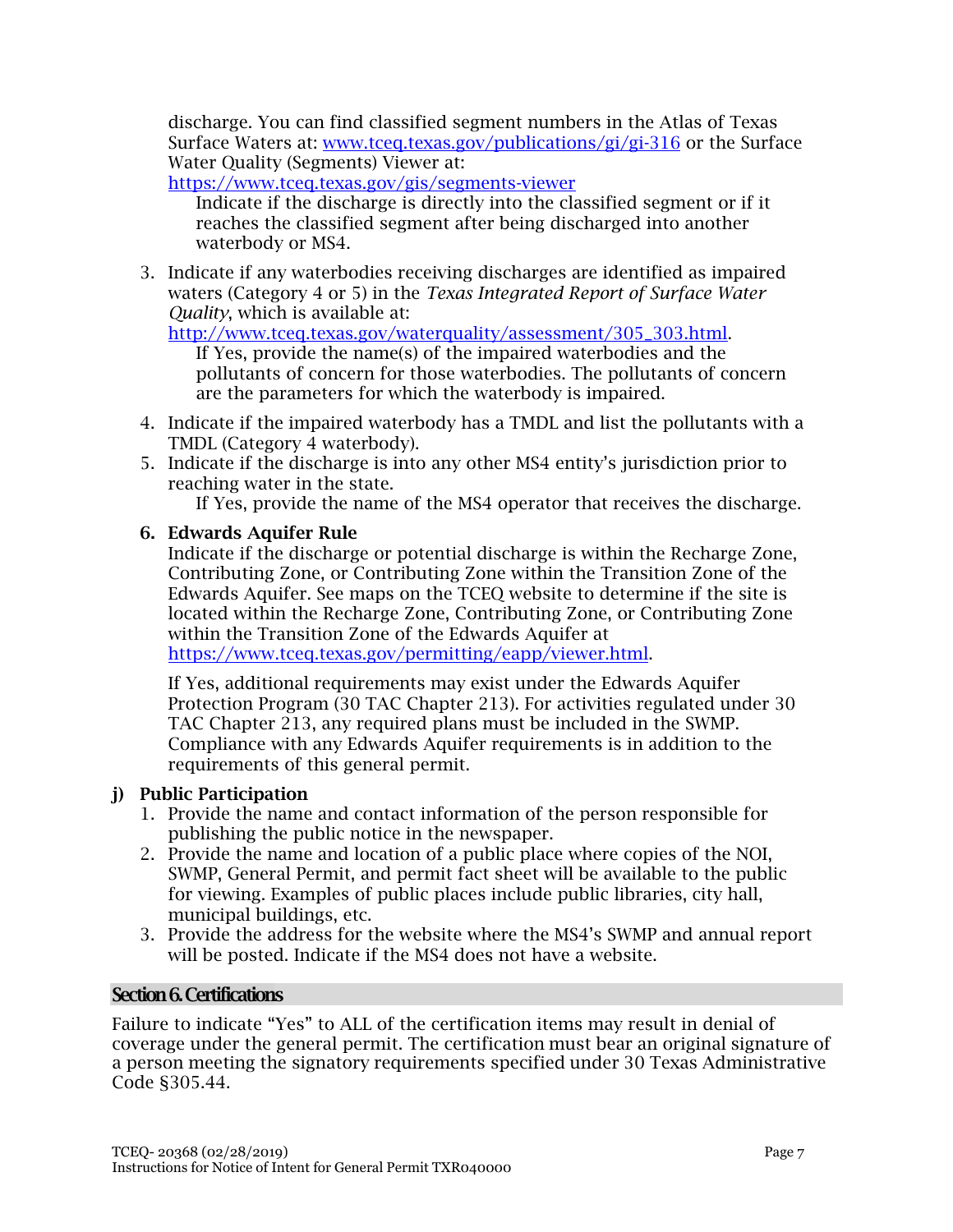## IF YOU ARE A CORPORATION:

The regulation that controls who may sign an application form is 30 Texas Administrative Code §305.44(a), which is provided below. According to this code provision, any corporate representative may sign an NOI or similar form so long as the authority to sign such a document has been delegated to that person in accordance with corporate procedures. By signing the NOI or similar form, you are certifying that such authority has been delegated to you. The TCEQ may request documentation evidencing such authority.

#### IF YOU ARE A MUNICIPALITY OR OTHER GOVERNMENT ENTITY:

The regulation that controls who may sign an NOI or similar form is 30 Texas Administrative Code §305.44(a), which is provided below. According to this code provision, only a ranking elected official or principal executive officer may sign an NOI or similar form. Persons such as the City Mayor or County Commissioner will be considered ranking elected officials. In order to identify the principal executive officer of your government entity, it may be beneficial to consult your city charter, county or city ordinances, or the Texas statutes under which your government entity was formed. An NOI or similar document that is signed by a government official who is not a ranking elected official or principal executive officer does not conform to §305.44(a) (3). The signatory requirement may not be delegated to a government representative other than those identified in the regulation. By signing the NOI or similar form, you are certifying that you are either a ranking elected official or principal executive officer as required by the administrative code. Documentation demonstrating your position as a ranking elected official or principal executive officer may be requested by the TCEQ.

If you have any questions or need additional information concerning the signatory requirements discussed above, please contact the Texas Commission on Environmental Quality's Environmental Law Division at 512-239-0600.

#### 30 TEXAS ADMINISTRATIVE CODE §305.44. SIGNATORIES TO APPLICATIONS

(a) All applications shall be signed as follows.

(1) For a corporation, the application shall be signed by a responsible corporate officer. For purposes of this paragraph, a responsible corporate officer means a president, secretary, treasurer, or vice-president of the corporation in charge of a principal business function, or any other person who performs similar policy or decision-making functions for the corporation; or the manager of one or more manufacturing, production, or operating facilities employing more than 250 persons or having gross annual sales or expenditures exceeding \$25 million (in second-quarter 1980 dollars), if authority to sign documents has been assigned or delegated to the manager in accordance with corporate procedures. Corporate procedures governing authority to sign permit or post-closure order applications may provide for assignment or delegation to applicable corporate positions rather than to specific individuals.

(2) For a partnership or sole proprietorship, the application shall be signed by a general partner or the proprietor, respectively.

(3) For a municipality, state, federal, or other public agency, the application shall be signed by either a principal executive officer or a ranking elected official. For purposes of this paragraph, a principal executive officer of a federal agency includes